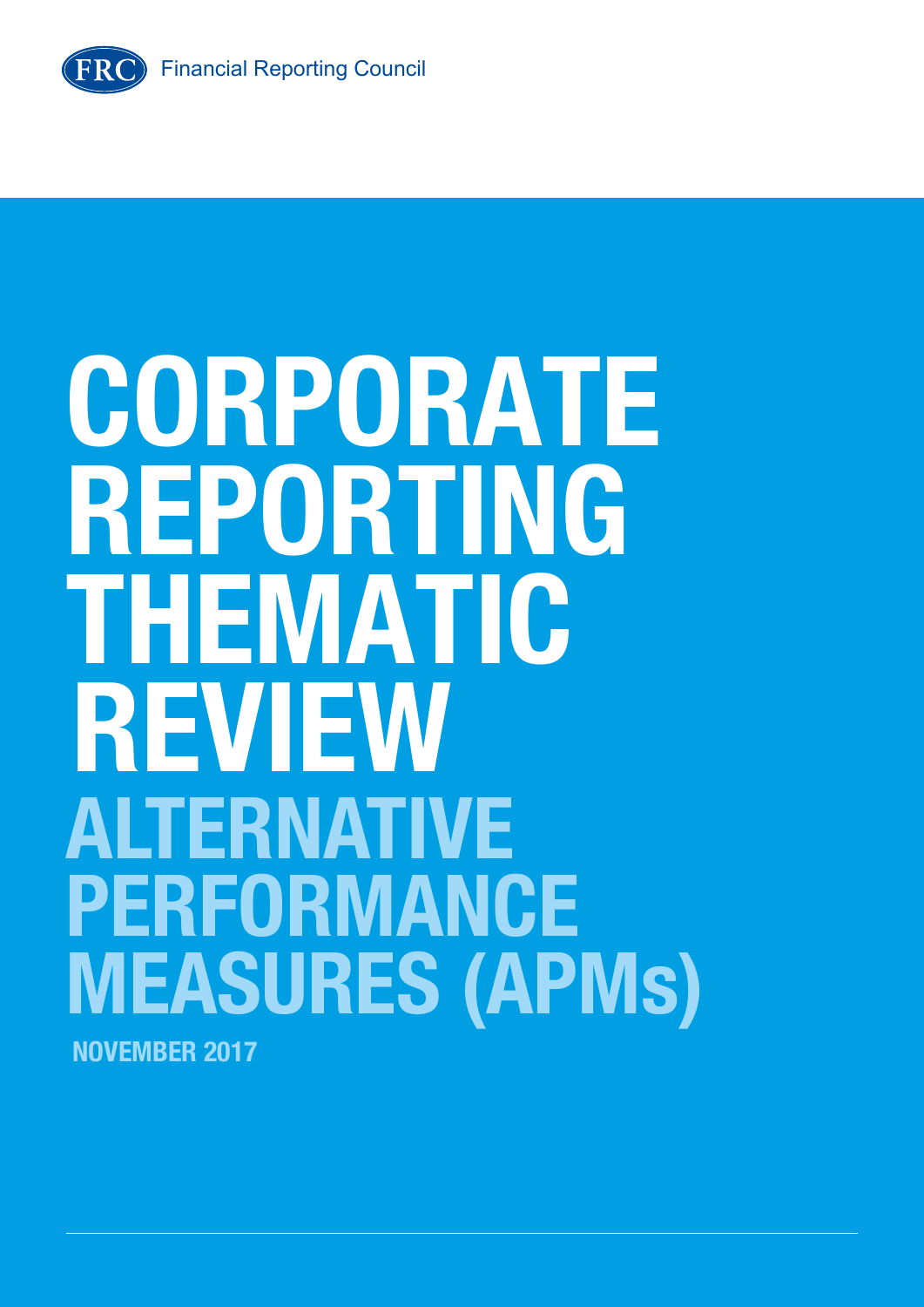The Financial Reporting Council (FRC) is responsible for promoting transparency and integrity in business. The FRC sets the UK Corporate Governance and Stewardship Codes and UK standards for accounting and actuarial work; monitors and takes action to promote the quality of corporate reporting; and operates independent enforcement arrangements for accountants and actuaries. As the Competent Authority for audit in the UK the FRC sets auditing and ethical standards and monitors and enforces audit quality.

The FRC does not accept any liability to any party for any loss, damage or costs howsoever arising, whether directly or indirectly, whether in contract, tort or otherwise from any action or decision taken (or not taken) as a result of any person relying on or otherwise using this document or arising from any omission from it.

© The Financial Reporting Council Limited 2017 The Financial Reporting Council Limited is a company limited by guarantee. Registered in England number 2486368. Registered Office:

8th Floor, 125 London Wall, London EC2Y 5AS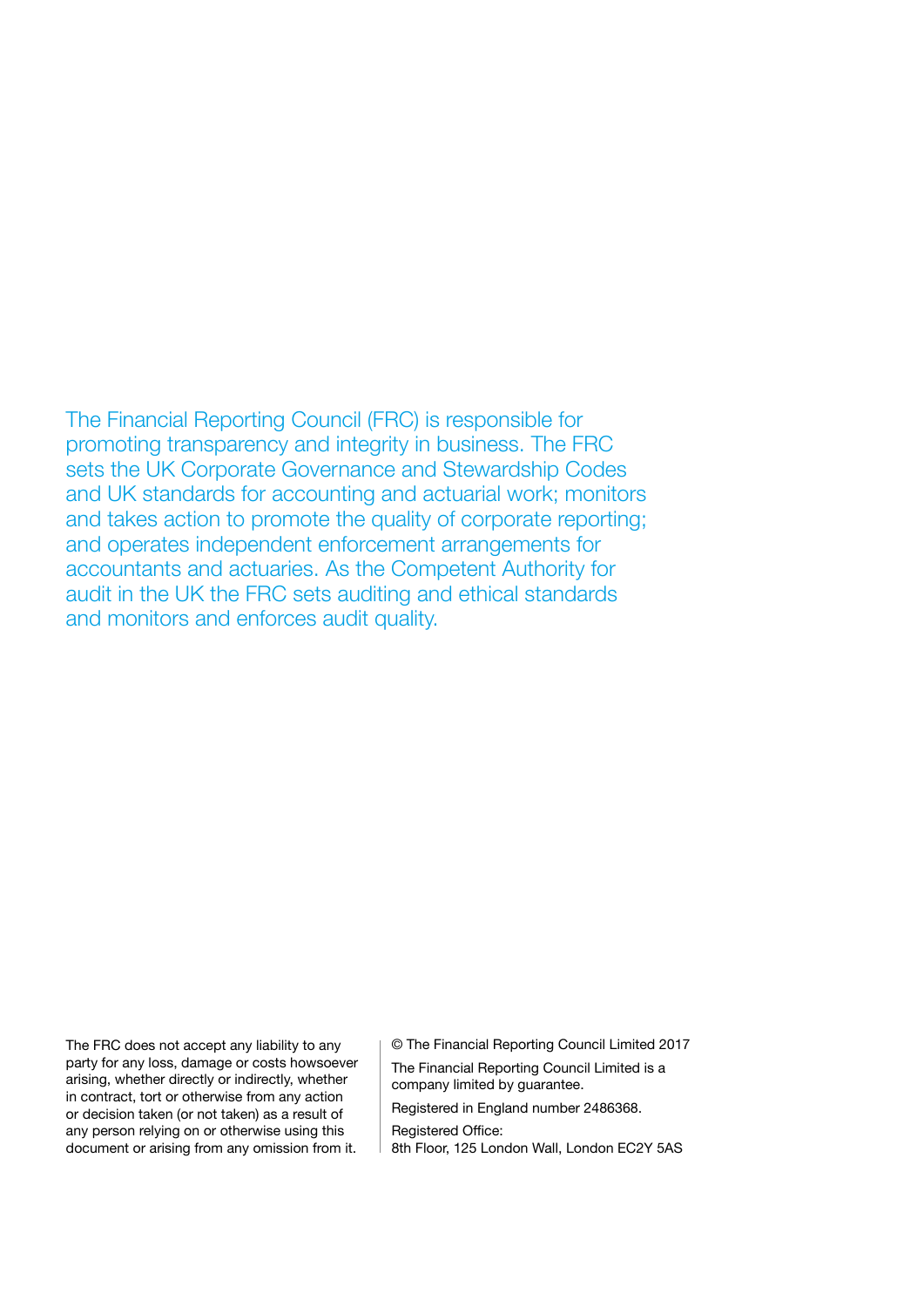# **CONTENTS**

| 1              | <b>Background</b>                                | 5<br>6                           |                 |
|----------------|--------------------------------------------------|----------------------------------|-----------------|
| $\overline{2}$ | <b>Key messages</b>                              |                                  |                 |
| 3              | The requirements of the ESMA Guidelines          | 8                                |                 |
| 4              | <b>Principal findings - General</b>              | 10                               |                 |
|                | 4.1                                              | Definitions and labels           | 10              |
|                | 4.2                                              | Non-recurring and similar terms  | 11              |
|                | 4.3                                              | Explanations for the use of APMs | 12 <sub>2</sub> |
|                | 4.4                                              | Reconciliations                  | 14              |
|                | 4.5                                              | Prominence                       | 16              |
|                | 4.6                                              | Other observations               | 17              |
|                | 4.7                                              | Improvements in year             | 17              |
| 5              | Principal findings - Adjusted measures of profit | 18                               |                 |
|                | 5.1                                              | Measures used                    | 18              |
|                | 5.2                                              | <b>Explanations</b>              | 20              |
|                | 5.3                                              | <b>Restructuring costs</b>       | 21              |
| 6              |                                                  | <b>Next steps</b>                | 22              |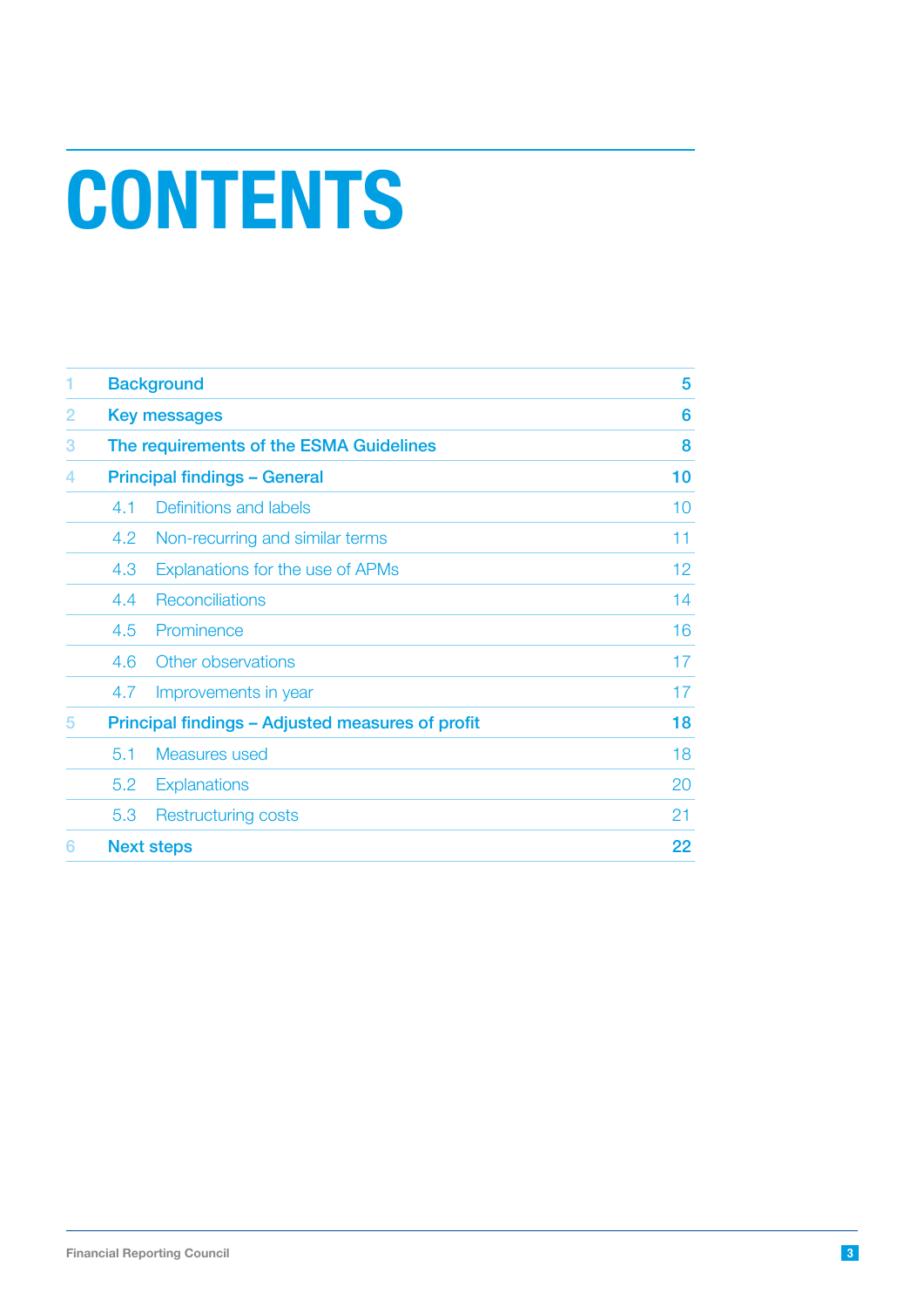Thematic reviews supplement the FRC's monitoring work conducted by Corporate Reporting Review (CRR). CRR monitors company reports and accounts for compliance with the Companies Act 2006, including applicable accounting standards, and other reporting requirements. The aim of our reviews is to identify and share examples of good practice reporting and highlight areas where improvements can be made.

This report shares our detailed findings from the targeted review of certain aspects of companies' APM disclosures. Companies can use this review to assess and enhance their own disclosures to ensure that they provide high quality information to investors in their annual reports and accounts.

CRR's reviews are based solely on company reports and accounts and do not benefit from detailed knowledge of each company's business or an understanding of the underlying transactions entered into. They are, however, conducted by staff who have an understanding of the relevant legal and accounting framework. The FRC provides no assurance that the reports and accounts subject to review, including the examples of good practice reporting, are correct in all material respects. The FRC's role is not to verify the information provided in a company's report and accounts but to consider the quality of compliance with reporting requirements.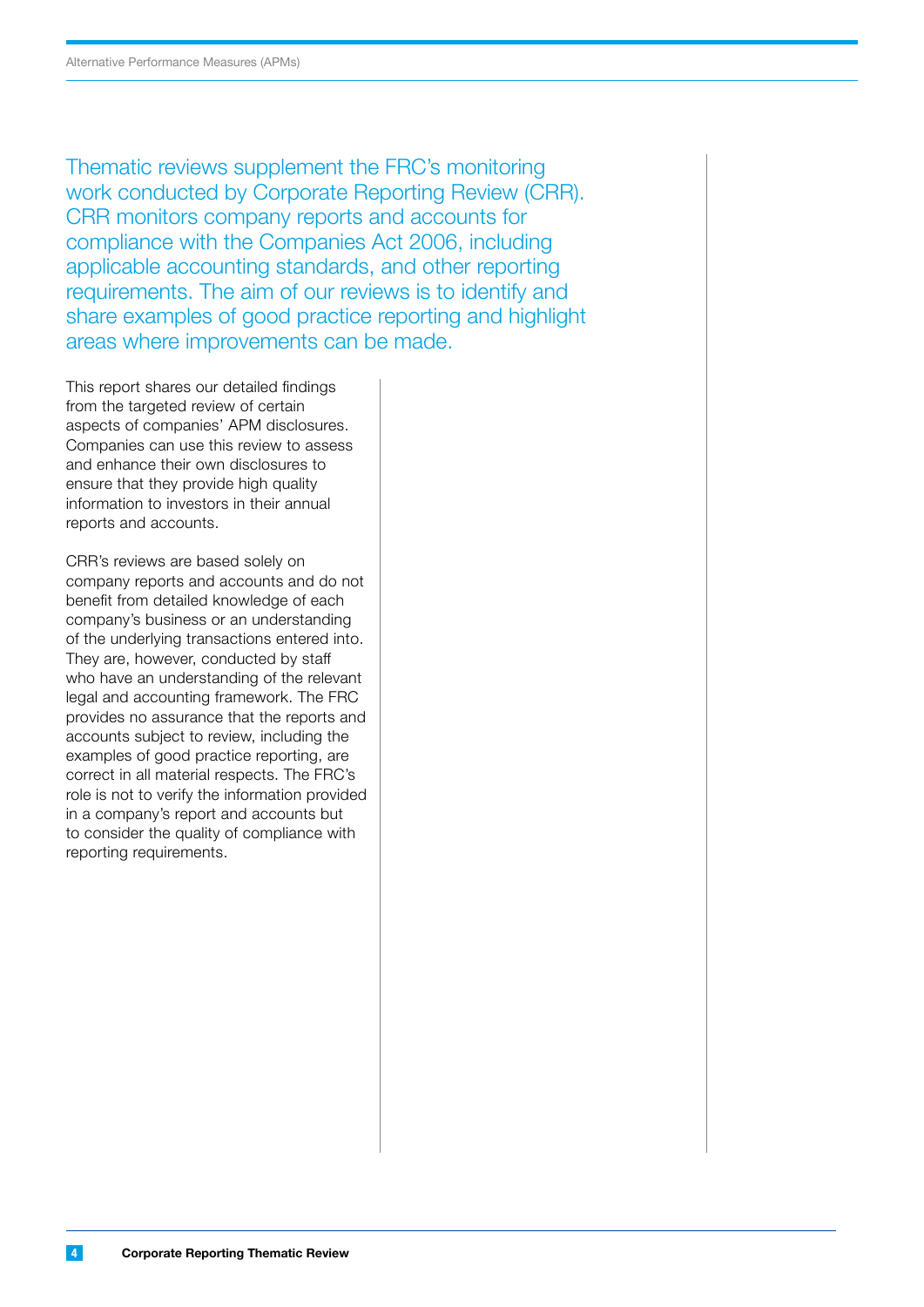## <span id="page-4-0"></span>**1 BACKGROUND**

In December 2016, the FRC wrote to 20 companies informing them that CRR would review the APM disclosures in their next annual report and accounts. The purpose of the review was to encourage better disclosures of APMs and, in particular, to consider those matters which had given cause for concern in CRR's earlier review of a sample of 2016 interim reports<sup>1</sup>. A press notice was issued on 15 December 2016 to raise awareness of the issues to be covered by this thematic review.

We decided to carry out a second review to examine how APMs were used in the very different context of annual reports and when all companies would have had a full opportunity to consider both the European Securities and Markets Authority's (ESMA) "Guidelines on Alternative Performance Measures" (the Guidelines) themselves and the comments made in our first thematic report.

Our sample comprised eight companies from the FTSE 100, nine from the FTSE 250, two smaller listed entities and one company from the AIM market.

This review aimed to establish the extent to which the reports and accounts considered were consistent with the Guidelines. In carrying out the review, we took into consideration the findings of our 2016 review. We also identified, by comparing the reports with the equivalent document for the previous year, what steps, if any, companies had taken to achieve greater consistency with the Guidelines. In line with our objective of achieving continuous improvement in reporting, we have sought to identify examples of good practice.

#### Note:

ESMA has subsequently issued a series of questions and answers on various aspects of the Guidelines ("the Q&A"), the latest being published in October 2017. As most of the Q&A had not been published at 31 December 2016, we have not taken them into account in this review in determining whether or not individual reports and accounts complied with the Guidelines.

In due course, we will consider whether any change to our approach is necessary in the light of the Q&A and will issue further guidance if we believe that further modification is required. To be clear, no such modified guidance will affect our approach to reviews of December 2017 year end reports.

> 1 [https://www.frc.org.uk/](https://www.frc.org.uk/getattachment/3b030929-b2ba-4f07-85f8-00e5eb1f1403/Corporate-Reporting-Thematic-Review_APMs-v2-1.pdf) [getattachment/3b030929](https://www.frc.org.uk/getattachment/3b030929-b2ba-4f07-85f8-00e5eb1f1403/Corporate-Reporting-Thematic-Review_APMs-v2-1.pdf) [b2ba-4f07-85f8-](https://www.frc.org.uk/getattachment/3b030929-b2ba-4f07-85f8-00e5eb1f1403/Corporate-Reporting-Thematic-Review_APMs-v2-1.pdf) [00e5eb1f1403/](https://www.frc.org.uk/getattachment/3b030929-b2ba-4f07-85f8-00e5eb1f1403/Corporate-Reporting-Thematic-Review_APMs-v2-1.pdf) [Corporate-Reporting-](https://www.frc.org.uk/getattachment/3b030929-b2ba-4f07-85f8-00e5eb1f1403/Corporate-Reporting-Thematic-Review_APMs-v2-1.pdf)[Thematic-Review\\_](https://www.frc.org.uk/getattachment/3b030929-b2ba-4f07-85f8-00e5eb1f1403/Corporate-Reporting-Thematic-Review_APMs-v2-1.pdf) [APMs-v2-1.pdf](https://www.frc.org.uk/getattachment/3b030929-b2ba-4f07-85f8-00e5eb1f1403/Corporate-Reporting-Thematic-Review_APMs-v2-1.pdf)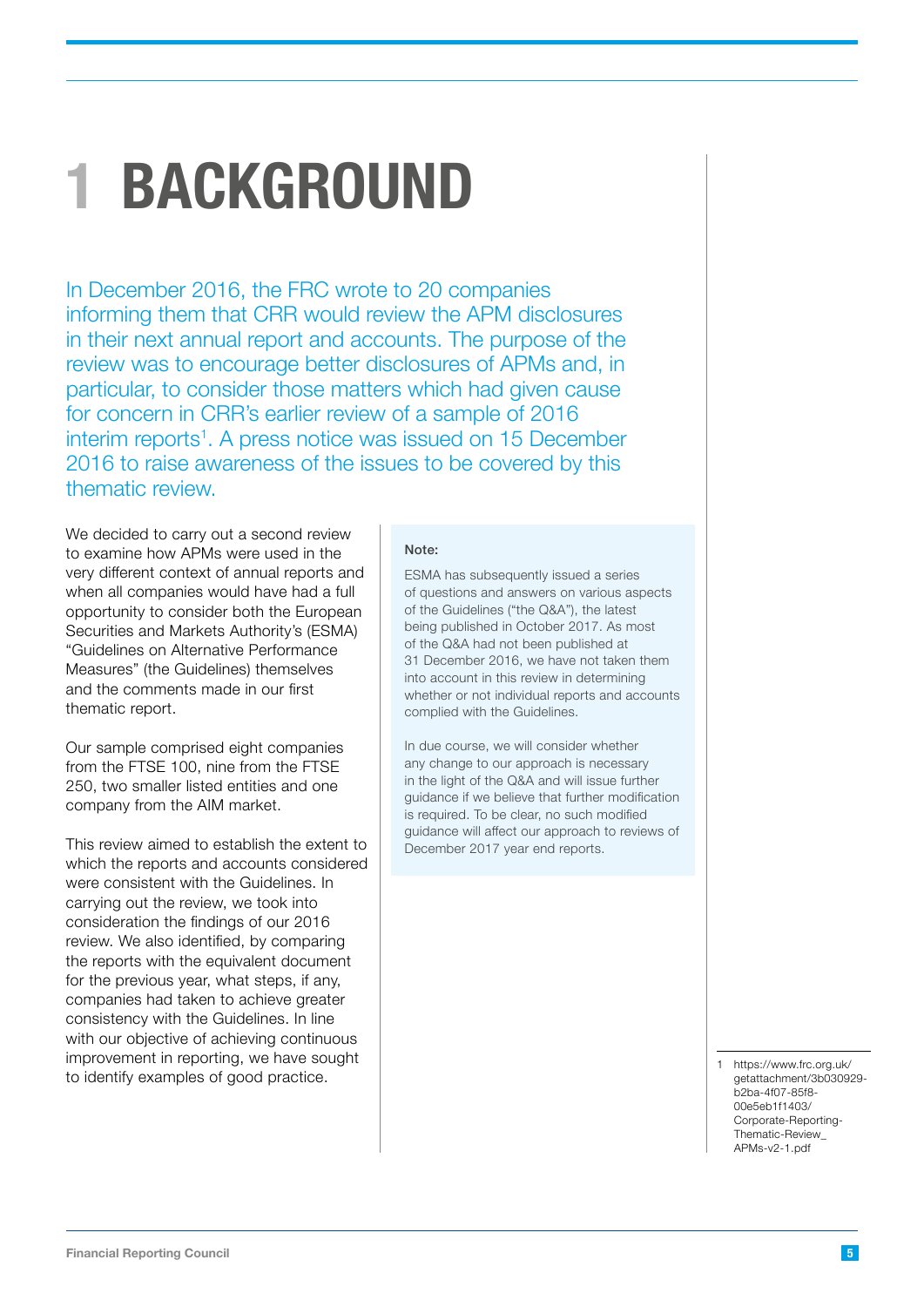## <span id="page-5-0"></span>**2 KEY MESSAGES**

#### **General**

#### APMs were used by all companies in the sample.

Compliance with the Guidelines was generally good across the sample and very much improved on the previous year's annual reports (to which the Guidelines did not apply). In particular:

- Definitions were given in all cases. Labels used generally conveyed an accurate description of each APM, although we are aware, from our regular reviews, of instances where it was not always clear whether a measure used was an APM rather than an International Financial Reporting Standards (IFRS) measure.
- Explanations for the use of APMs were given in all cases, although two companies only asserted that the APMs were the "most meaningful" measures without further explanation as to why. We saw a number of good examples and also noted helpful "health warnings" being inserted by several companies. We also found far fewer explanations using either cursory or boilerplate wordings than in our previous review.
- Reconciliations were given by all companies but not necessarily for all APMs used; the most frequently omitted being for ratios such as return on capital and cash conversion. Reconciliation disclosures can be lengthy where a company uses several APMs and we saw a number of good approaches to presenting these in a clear and concise way.

Most of the reports in the sample gave, taken as a whole, equal prominence to APMs and IFRS measures. Equal prominence was, however, more of an issue in sections such as the chairman's statement or chief executive's review than it was with the presentation of highlights or in financial reviews or equivalents.

Our main concern arising from the review is the use of the term "non-recurring" and the use of similar terms such as "unusual", "infrequent" and "one-off" in connection with items such as restructuring costs and impairment charges. For larger companies in particular, there will be few occasions when there is only one event in a period of years which drives such charges. We accept that there will be some such cases where more than one year is affected, for example, a very substantial restructuring that is part of a single plan with a defined cost. However, we recommend that, in general, companies remove such descriptions as "non-recurring" from their definitions of APMs and select more accurate labels. A number of examples are given in sections 4 and 5.

In considering the quality of explanations for the use of APMs, we noted that 85% of the companies in the sample stated that APMs were used by management in evaluating performance but only 40% referred to their use in determining management and executive remuneration. However, our review did not involve reviewing remuneration committee reports to assess the extent that disclosed APMs were used in determining management remuneration.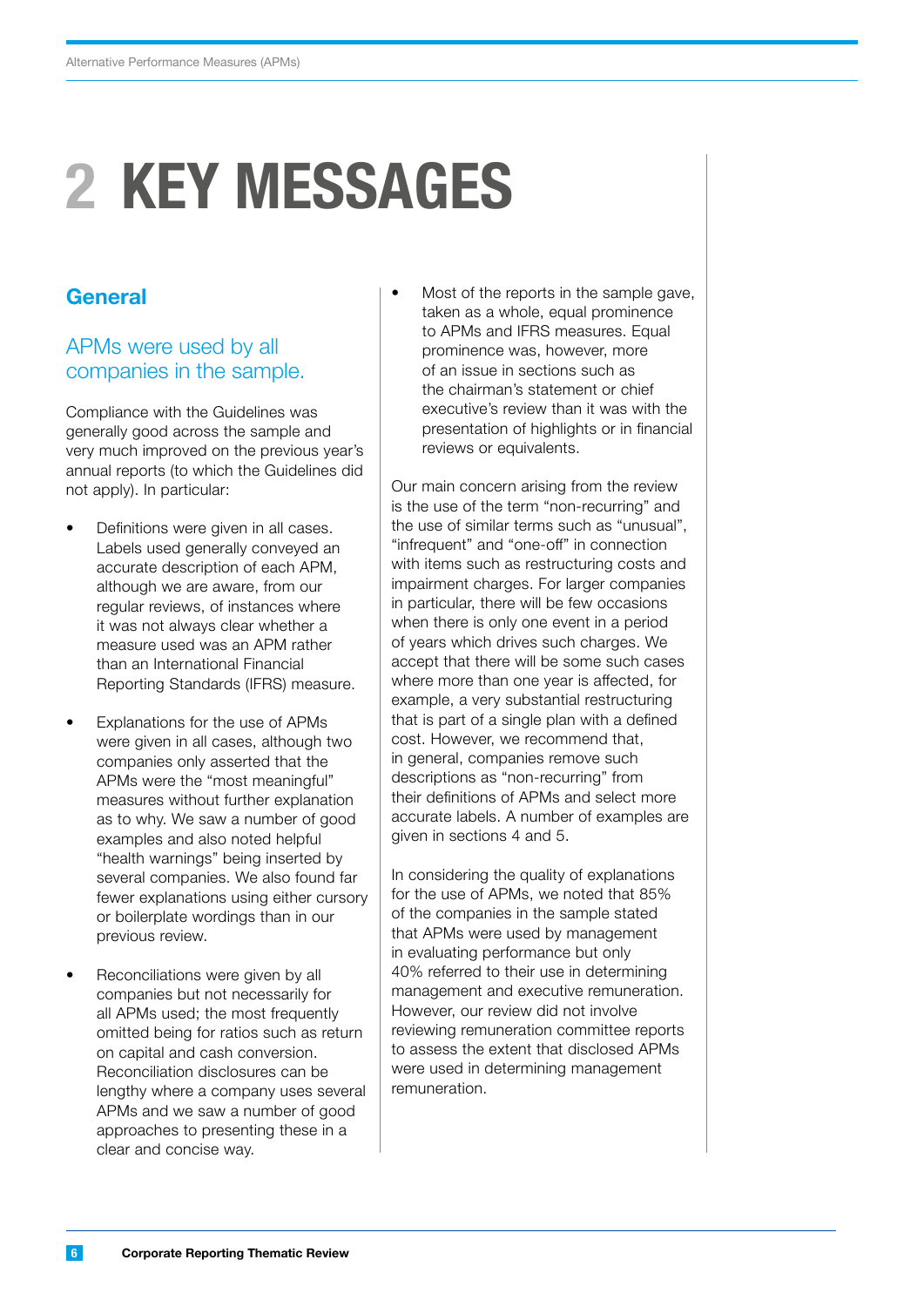All but one of the companies in the sample had made at least minor changes to the presentation of APMs in the year, with some changes being extensive. The most common improvements were to explanations for the use of APMs followed by a better balance between APMs and IFRS measures and presenting clearer reconciliations.

#### **Adjusted measures of profit**

The great majority of the companies in the sample used either "adjusted" or "underlying" as the principal description for their adjusted measure of profit (85% of the sample). The adjusted measure appeared as a line item in the income statement for 65% of the sample.

As with the earlier review, there was significant commonality in items excluded from the corresponding IFRS measure in arriving at the adjusted measure. Amortisation of acquired intangibles, at least some restructuring charges and profit or loss on disposal of investments or business were near universal adjustments. However, we noted that share-based payments were only added back in three cases.

We saw relatively few explanations as to why individual items were added back with the exception of amortisation of acquired intangibles and restructuring costs.

For restructuring costs, companies often linked the costs in the year to identified programmes or initiatives that were discussed elsewhere in the report and accounts.

In all but three cases, the adjusted measure of profit was higher than the IFRS equivalent.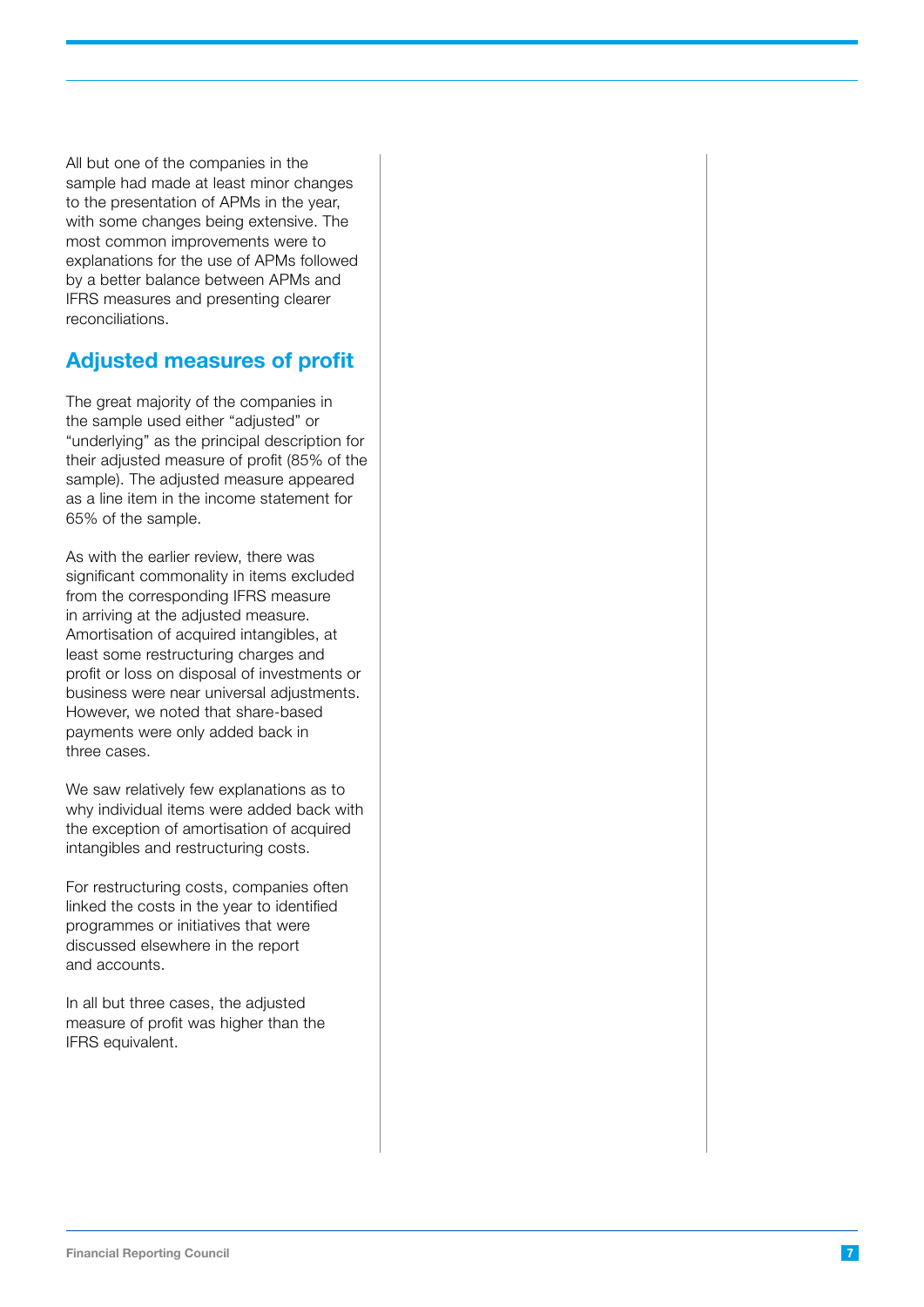### <span id="page-7-0"></span>**3 THE REQUIREMENTS OF THE ESMA GUIDELINES**

This thematic review, together with the earlier review in 2016, has been conducted in the light of concerns expressed about the use of APMs by a number of stakeholders and commentators. The topic was given added relevance by the issue of the Guidelines. Listed companies are required to make every effort to comply with the Guidelines, which apply to all regulated information, including interim statements and annual reports, published on or after 3 July 2016. The Guidelines therefore applied for the first time to the annual reports and accounts of the companies included in the sample.

The Guidelines define an APM as "a financial measure of historical or future financial performance, financial position, or cash flows, other than a financial measure defined or specified in the applicable financial reporting framework". The definition therefore covers, for example, adjusted measures of profit, such as underlying or adjusted profit. While many users acknowledge that such measures can provide useful financial information in addition to those provided under IFRS, concerns have been expressed that they can also obscure important information shown in the IFRS accounts or present an unjustifiably favourable view of trends or other aspects of performance.

The Guidelines do not apply to APMs disclosed in financial statements prepared in accordance with IFRS. Therefore, in terms of annual reports and accounts, their main impact is on the narrative reporting in such documents, mainly strategic reports but also highlights pages and chairman or chief executive statements. This is the case whether or not these have been formally included in the strategic report required by the Companies Act 2006 (the Companies Act).

We believe that the Guidelines largely represent a codification of what is required of APMs to support a fair, balanced and comprehensive strategic report and of best practice reporting in this area. Accordingly, we expected many companies to review, assess and alter their disclosures in response to the coming into force of the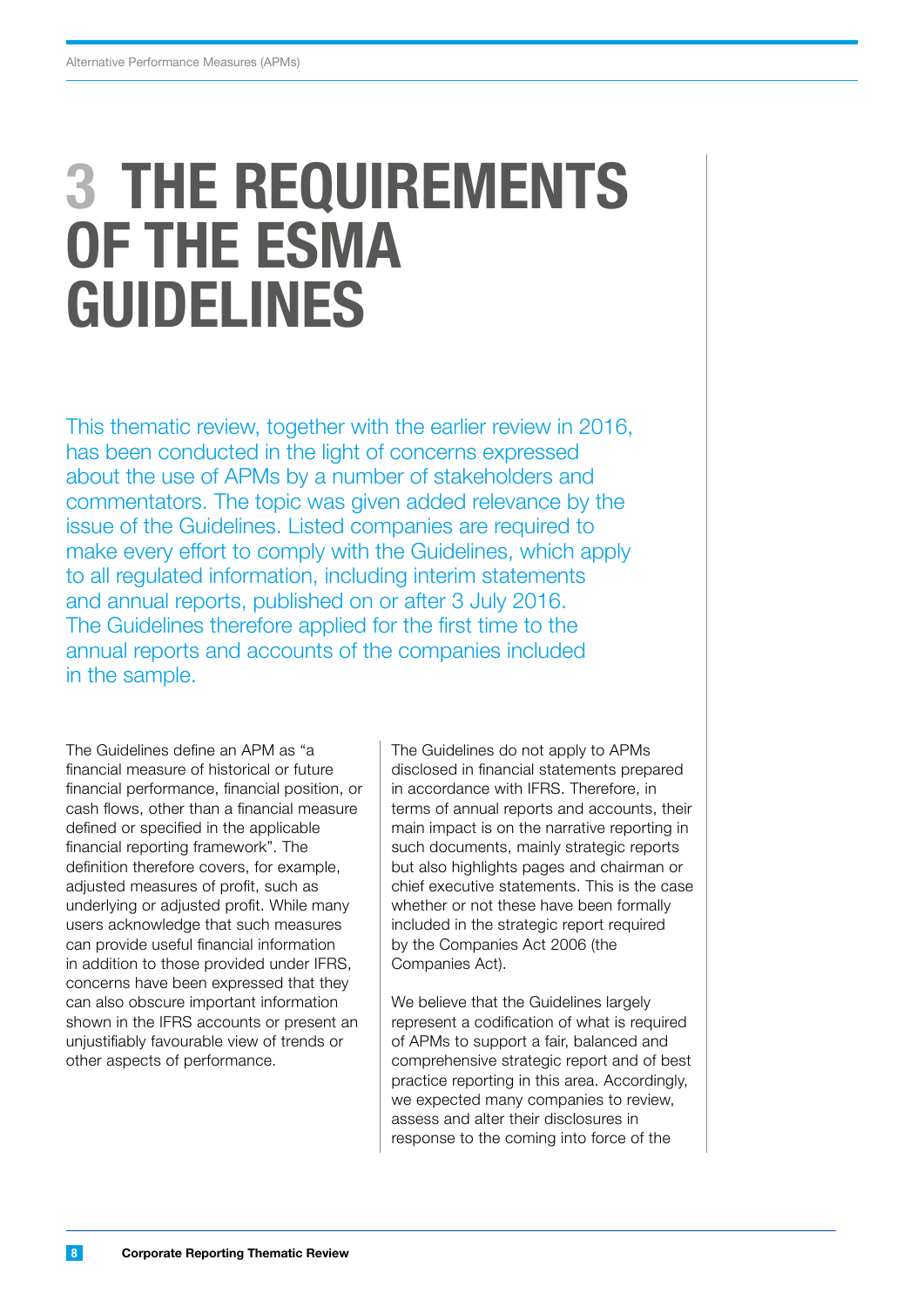Guidelines. In our regular reviews of reports and accounts, we consider whether APMs disclosed in strategic reports are consistent with the Guidelines. Where there are material inconsistencies, we write to the companies concerned and ask for further explanation. We take account of such inconsistencies when deciding whether strategic reports meet the requirements of the Companies Act.

We have challenged companies where narratives focus only on "good news" or if trend information is not sufficient to explain the effect of non-recurring items. We have also considered the balance between the discussion of IFRS and non-IFRS measures, particularly where this affected trend information.

This practice is not a major change in our approach and should not lead to reports becoming less understandable, clear or concise.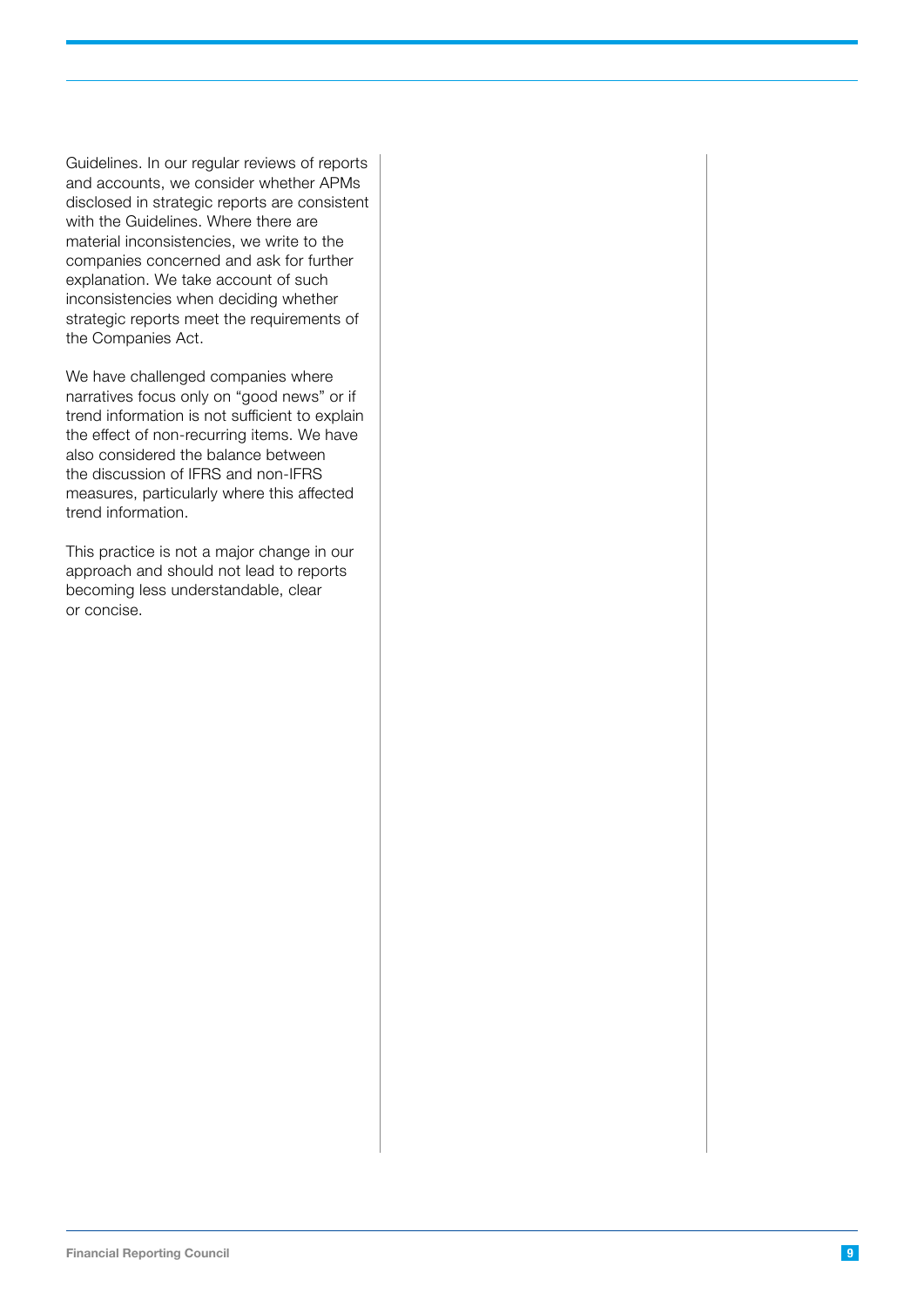### <span id="page-9-0"></span>**4 PRINCIPAL FINDINGS – GENERAL**

#### **4.1 Definitions and labels**

The FRC expects companies to provide definitions of all APMs used and to use labels which accurately describe the APM to which they are applied.

All the companies in the sample provided definitions of the APMs used, although, in three cases, not all APMs used were defined. The missing APMs were cash conversion, return on invested capital and organic revenue growth.

The definitions were usually generally easy to find, with two exceptions. In one case, no cross-references were given. In the other case, the reader was required to go first to the glossary at the end of the report and accounts which then referred back to the notes to the accounts for details. In our view, definitions should be clearly crossreferenced and complete in themselves.

The labels given to APMs generally reflected their content and basis of calculation. However, one company referred to its alternative measure of profit as "reported", which is potentially misleading. A reader would have been likely to assume that "reported" referred to the IFRS results.

From our regular reviews, we are aware of instances where APMs have been given labels such as "operating profit" and it has not been made clear that the item concerned is an adjusted rather than an IFRS measure, or has only been made clear once at the beginning of the strategic report. We have also seen labels such as

"non-operating" used where some of the items appearing under that label appear to be part of normal operating activities.

In terms of positioning, definitions were located either in the strategic report, usually as part of the financial review or similar section (60%), in the notes to the accounts (10%) or at the end of the report and accounts, that is outside the audited financials (30%), sometimes in a glossary.

One particularly helpful format we observed in a number of reports tied together the definition of the APM with its purpose and, on occasion, a comment on performance in the year. For example:

#### **• "Underlying Trading Profit (UTP)**

#### *Definition*

*Trading Profit is defined as IFRS Operating Profit adjusted for (i) amortisation and impairment of intangibles arising on acquisition and (ii) exceptional items. Consistent with IFRS, it includes Serco's share of profit after interest and tax of its joint ventures. Underlying Trading Profit excludes Contract and Balance Sheet Review adjustments (principally Onerous Contract Provision (OCP) releases or charges), the beneficial treatment of depreciation and amortisation of assets held for sale, and other material one-time items as set out in the Finance Review. Trading Profit measures include discontinued operations for consistency with previous guidance.*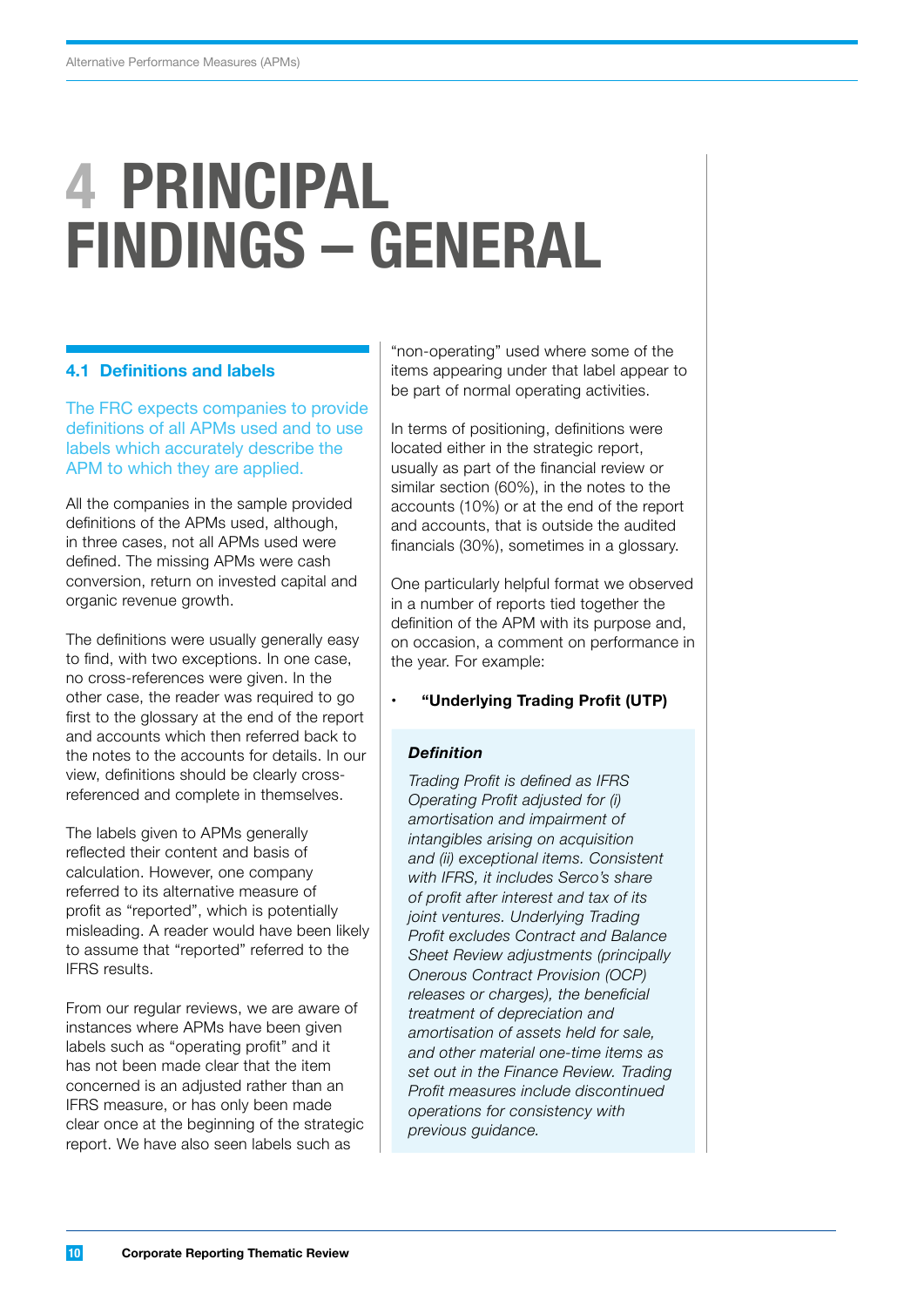#### <span id="page-10-0"></span>*Relevance to strategy*

*The level of absolute UTP and the relationship of UTP with revenue – i.e. the margin we earn on what our customers pay us – is at the heart of our 'profitable and sustainable' business objective, as well as being an output of 'winning good business' and 'executing brilliantly'. We describe on page 13 that the delivery of strategic success, after the completion of further transformation in the coming year, has potential to deliver revenue growth of 5–7% and trading margins of 5–6%.*

#### *Performance*

*A materially better outcome than expected at the start of the year, driven largely by non-repeating factors such as the successful resolution of a number of commercial issues. The £14m decline was a reduction of £4m excluding the £19m effect of discontinued operations that reflect the disposal of the private sector offshore BPO business at the end of 2015 and excluding the £9m net currency benefit. The underlying margin was flat at 2.7%."*

Serco Group plc, Annual report and accounts 2016

#### **4.2 Non-recurring and similar terms**

The FRC expects companies to justify clearly the use of such terms as nonrecurring.

The Guidelines state that companies "should not mislabel items as nonrecurring, infrequent or unusual. For example, items that affected past periods and will affect future periods will rarely be considered as non-recurring, infrequent or unusual (such as restructuring costs or impairment losses)".

This issue most frequently occurs in connection with restructuring and reorganisation costs as discussed in section 5.3. However, the majority of companies in the sample used one of the terms set out in the previous paragraph or a similar term.

Eight companies used the term "nonrecurring" while three referred to "one-off" items. Similar labels were used for items excluded because of their inconsistent profile or that did not form part of recurring activities. Items were also excluded because of their volatility, for example, fluctuations due to changes in exchange rates and commodity prices. However, nine companies did not use any variant of non-recurring.

While restructuring costs were the most common item covered by such terms, impairments, strategy implementation costs and corporate transaction costs were also so described.

We recommend that companies use terms that could not be read as implying, for example, that a company is unlikely to recognise a further impairment charge on any asset for a considerable period.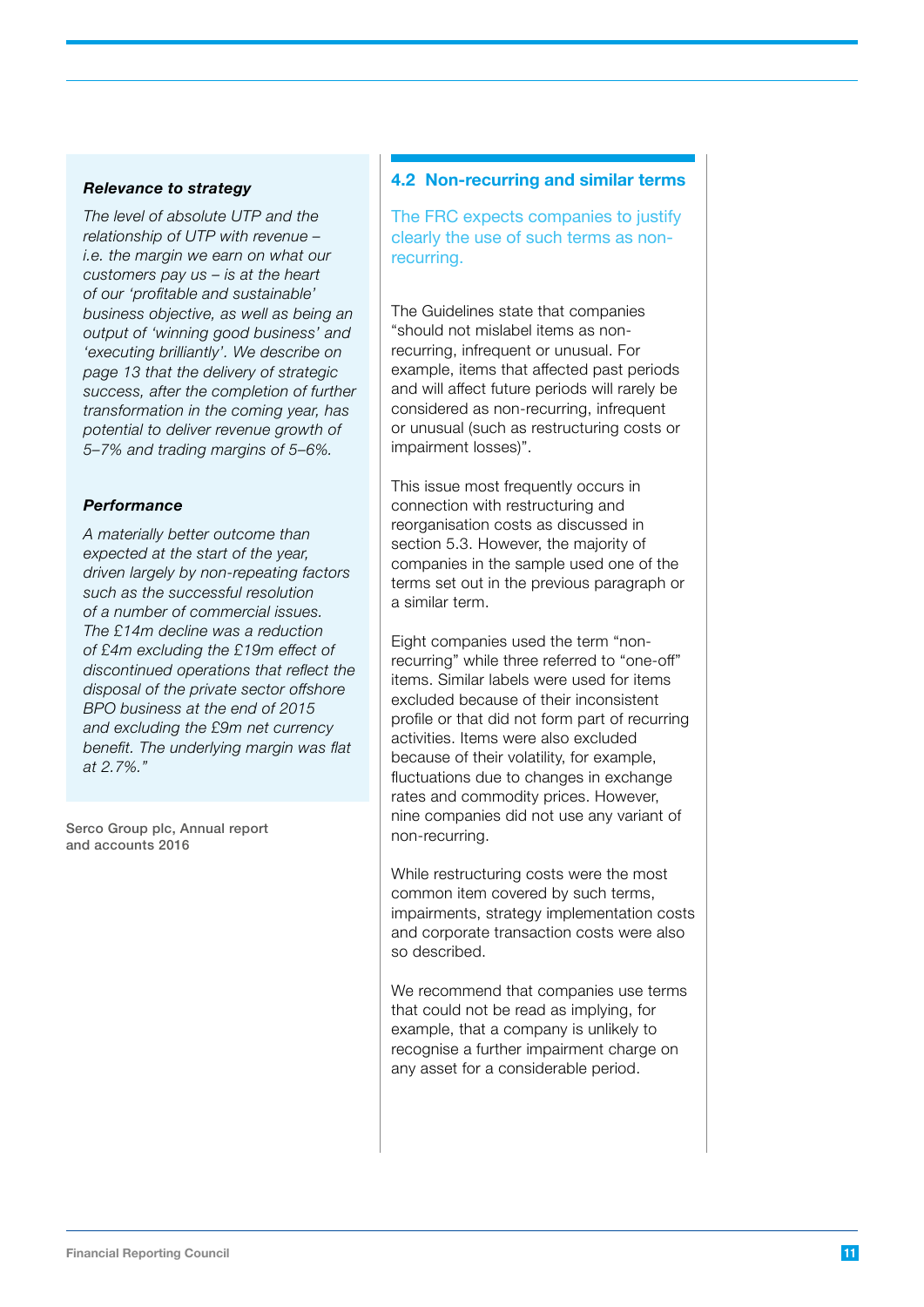#### <span id="page-11-0"></span>**4.3 Explanations for the use of APMs**

#### The FRC expects companies to set out clear explanations of why they have used APMs.

In our earlier review, we noted that explanations given as to how companies had determined that it was beneficial to disclose APMs varied significantly. All FTSE 350 companies provided at least some explanation but this was not the case amongst smaller companies. We were also concerned that some of the explanations given were cursory and boilerplate, for example, stating only that "these figures better reflect the performance of the business". In our view, a good explanation states why an APM is useful, helpful or more meaningful rather than asserting that this is the case and clarifies whether the APM is used internally, by whom and for what purpose.

In the present review, all but one of the companies explained their use of APMs. However, two companies still only asserted the usefulness of their APMs, one stating that they were the "most meaningful" measures while the other stated that they were the "most meaningful" and "most appropriate". The company that did not give an overall explanation did, however, give explanations for individual adjustments. Overall, few of the explanations could be described as either cursory or boilerplate.

On the reasons given:

Several companies referred to ensuring comparability either between years or between reported segments or both. Some mentioned comparability without clarifying what was being compared.

- A number referred to removing distortions or volatility, for example, from exceptional events or from commodity price fluctuations.
- There were a number of references to enhanced clarity, transparency and/ or consistency, usually in respect of underlying performance.
- One property company, which used industry standard measures, cited comparability with its peer group.
- Two companies referred to measures used as being common in their industry.

85% of the sample stated that the APMs disclosed were used by management in evaluating performance but only 40% referred to their use in determining management remuneration, which is of concern given the interest of investors and other stakeholders in that subject. However, it should be noted that our review did not involve reviewing remuneration committee reports to assess the extent, if at all, that disclosed APMs were used in determining management remuneration.

The following extracts are examples of some of the better explanations for the use of APMs, albeit subject to the above discussion on non-recurring and similar items:

*• "The Group uses APMs to improve the comparability of information between reporting periods and business units, either by adjusting for uncontrollable or one-off factors which impact upon IFRS measures or, by aggregating measures, to aid the user of the Annual Report in understanding the activity taking place across the Group's portfolio…*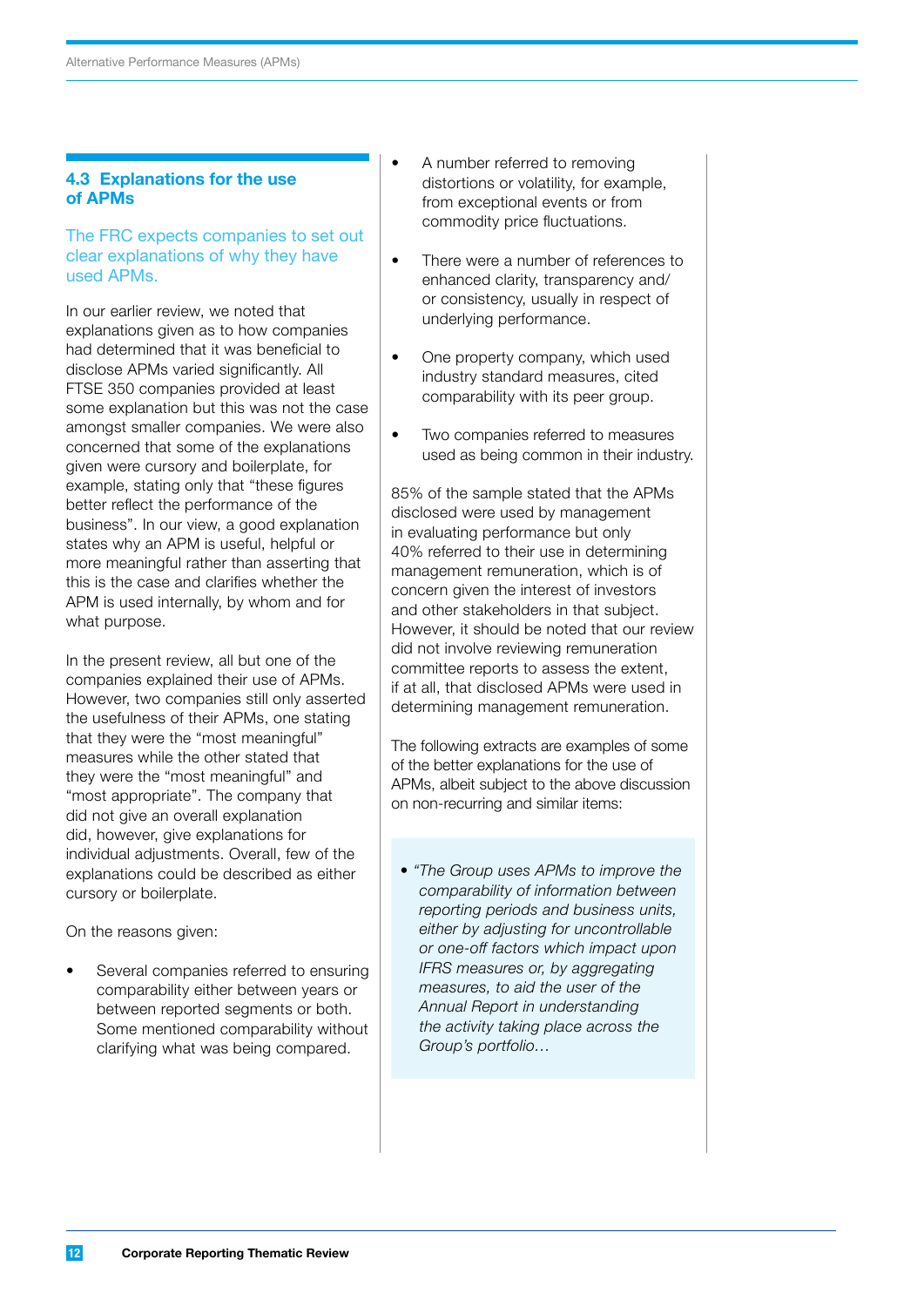*"APMs are used by the Board and management for planning and reporting. A subset is also used by management in setting director and management remuneration. The measures are also used in discussions with the investment analyst community and credit rating agencies."*

Anglo American plc, Annual report and accounts 2016

*• "The Strategic Report includes both statutory and adjusted measures, the latter of which, in management's view, reflects the underlying performance of the business and provides a more meaningful comparison of how the business is managed and measured on a day-to-day basis.* 

*Our APMs and KPIs are aligned to our strategy and together are used to measure the performance of our business and form the basis of the performance measures for remuneration.* 

*Adjusted results exclude certain items because if included, these items could distort the understanding of our performance for the year and the comparability between periods."* 

ITV plc, Annual report and accounts 2016

*• " The Directors believe that these APMs assist in providing additional useful information on the underlying trends, performance and position of the Group.* 

*APMs are also used to enhance the comparability of information between reporting periods and geographical units (such as likefor-like sales), by adjusting for nonrecurring or uncontrollable factors which affect IFRS measures, to aid the user in understanding the Group's performance.* 

*Consequently, APMs are used by the Directors and management for performance analysis, planning, reporting and incentive-setting purposes and have remained consistent with prior year."*

Tesco PLC, Annual report and accounts 2017

45% of the sample included a "health warning" of some kind. Most reminded the reader that APMs are not IFRS measures and were not intended as a substitute for those measures. Further, the APMs used might not be the same as those used by other companies. We consider that such warnings are helpful in alerting readers to the limitations of APMs but, as they will inevitably tend to be boilerplate, believe that they should be kept concise.

*• " In reporting financial information, the Group presents alternative performance measures, "APMs", which are not defined or specified under the requirements of IFRS.*

*The Group believes that these APMs, which are not considered to be a substitute for or superior to IFRS measures, provide stakeholders with additional helpful information on the performance of the business."* 

Marks and Spencer Group plc, Annual report and accounts 2017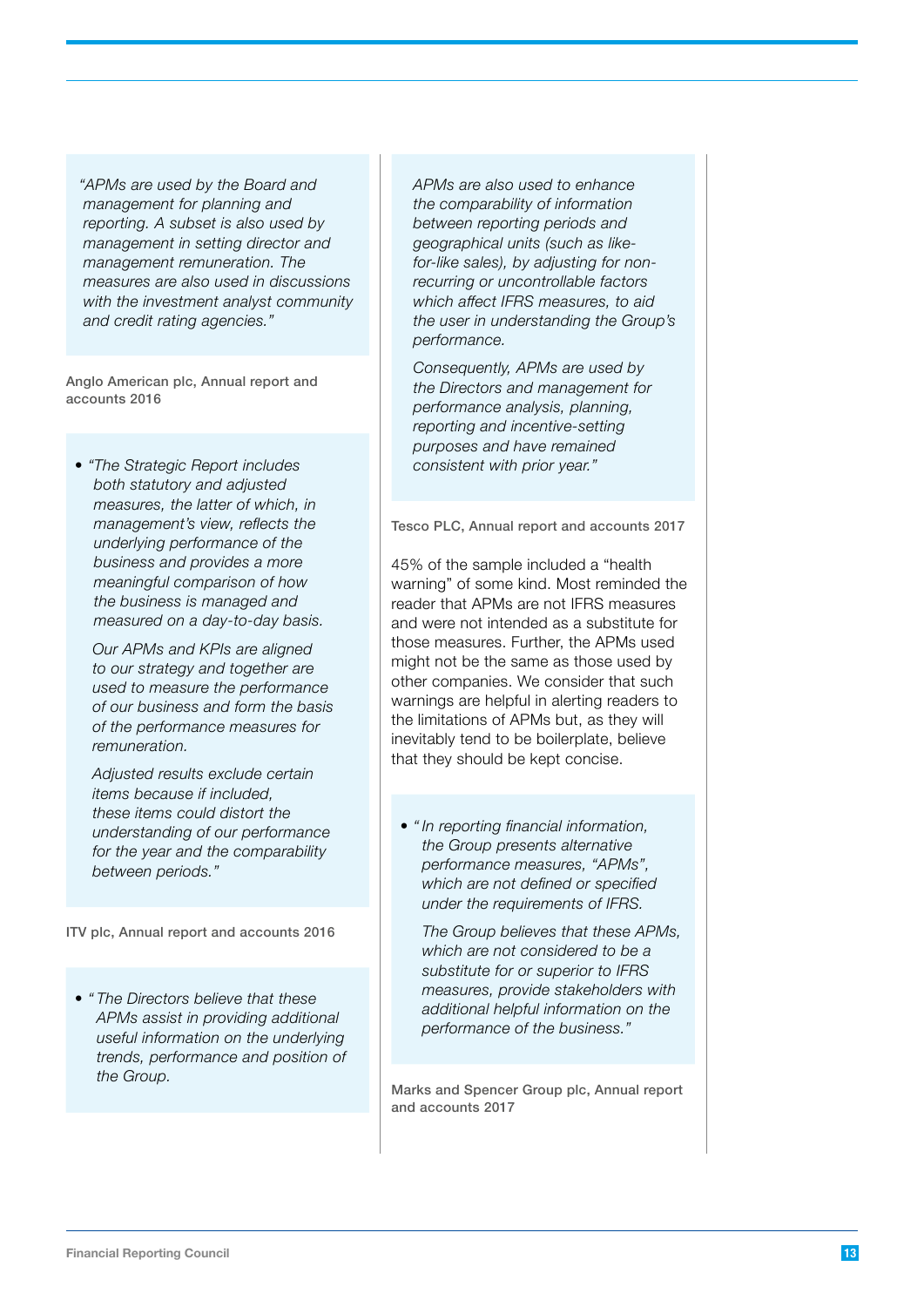#### <span id="page-13-0"></span>**4.4 Reconciliations**

The FRC expects reconciliations to amounts appearing in the financial statements to be presented for each APM disclosed.

The Guidelines require a reconciliation to be given for each APM to the most directly reconcilable line item, subtotal or total in the financial statements, separately identifying and explaining the material reconciling items.

12 of the sample (60%) omitted to reconcile at least one APM. The most common omissions were return on capital and similar ratios, free cash flow and cash conversion. Two of these are ratios but, for these, we would expect the numerator and denominator to be stated and, if necessary, reconciled to items in the financial statements as shown in the following example.

#### *• "Return on invested capital*

*Return on invested capital (ROIC) is calculated as adjusted operating profit less operating cash tax paid expressed as a percentage of average invested capital. Invested capital includes the original unamortised goodwill and intangibles. Average values for total invested capital are calculated as the average monthly balance for the year. ROIC is included as a non-GAAP measure as it is used by management and investors to track investment returns and by management to help inform capital allocation decisions within the business.*

| All figures in £ millions              | 2016      |
|----------------------------------------|-----------|
| Adjusted operating profit              | 635       |
| Operating tax paid                     | (63)      |
| Return                                 | 572       |
| Average goodwill and other intangibles | 9,468     |
| Average net operating assets           | 1,996     |
| Average invested capital               | 11,464    |
| Return on invested capital             | $5.0\%$ " |

Pearson plc, Annual report and accounts 2016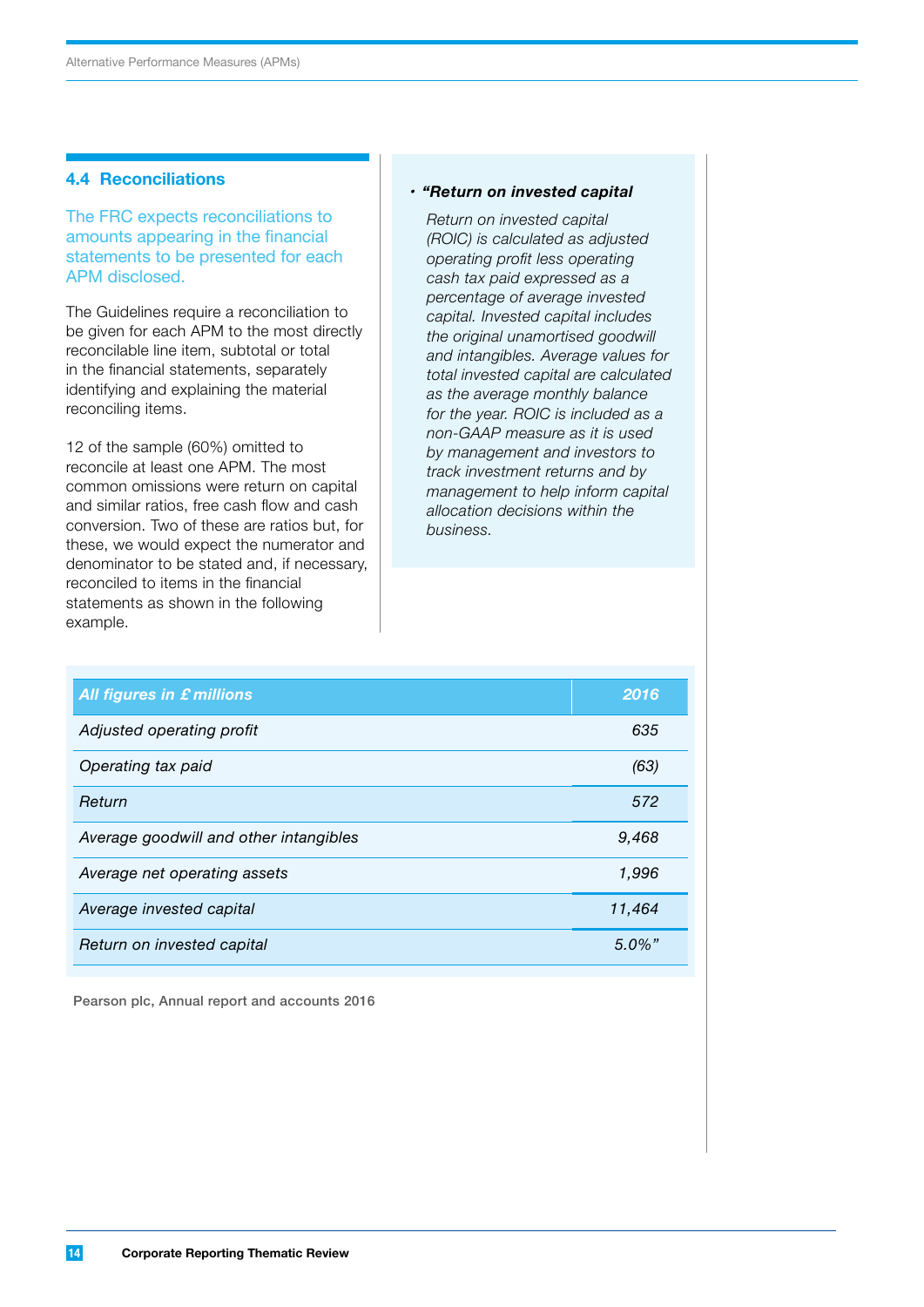A number of companies presented figures at constant exchange rates which are APMs and, therefore, require reconciliations. For example:

| "Alternative performance measure                                              | 2016    | 2015     |
|-------------------------------------------------------------------------------|---------|----------|
| Statutory revenue                                                             | 1,110.0 | 1,018.1  |
| Adjust for acquisitions/disposals and<br>internal transfers, where applicable | (12.5)  | (13.0)   |
| Impact of foreign exchange movements                                          |         | 70.3     |
| Underlying revenue                                                            | 1,097.5 | 1,075.4" |

Berendsen plc, Annual report and accounts 2016

We appreciate that reconciliations can occupy considerable space and disrupt the flow of reports and accounts. Companies should try to present them as clearly and concisely as possible. This is especially the case for companies that use several APMs. We noted three possible approaches in our sample.

- A reconciliation in each relevant note. The advantages of this approach are that presentation here tends to be concise and does not detract from the overall presentation of the accounts. The downside is that users have to search for the reconciliations in the accounts when the relevant APM definitions are often located elsewhere, for example, in the strategic report. Both of these disadvantages can be mitigated by good cross-referencing.
- Collecting all the reconciliations in one place. This is usually in the financial review, or similar section, of the strategic report or under "other information" at the back of the accounts. In this approach, the definitions and reconciliation are often provided together. Arguably, positioning is better at the end of the report and accounts rather than spoiling the flow of the strategic report unless, for example, commentary on performance in the year is also included.
- Including all income statement-related APMs in a single tabular reconciliation.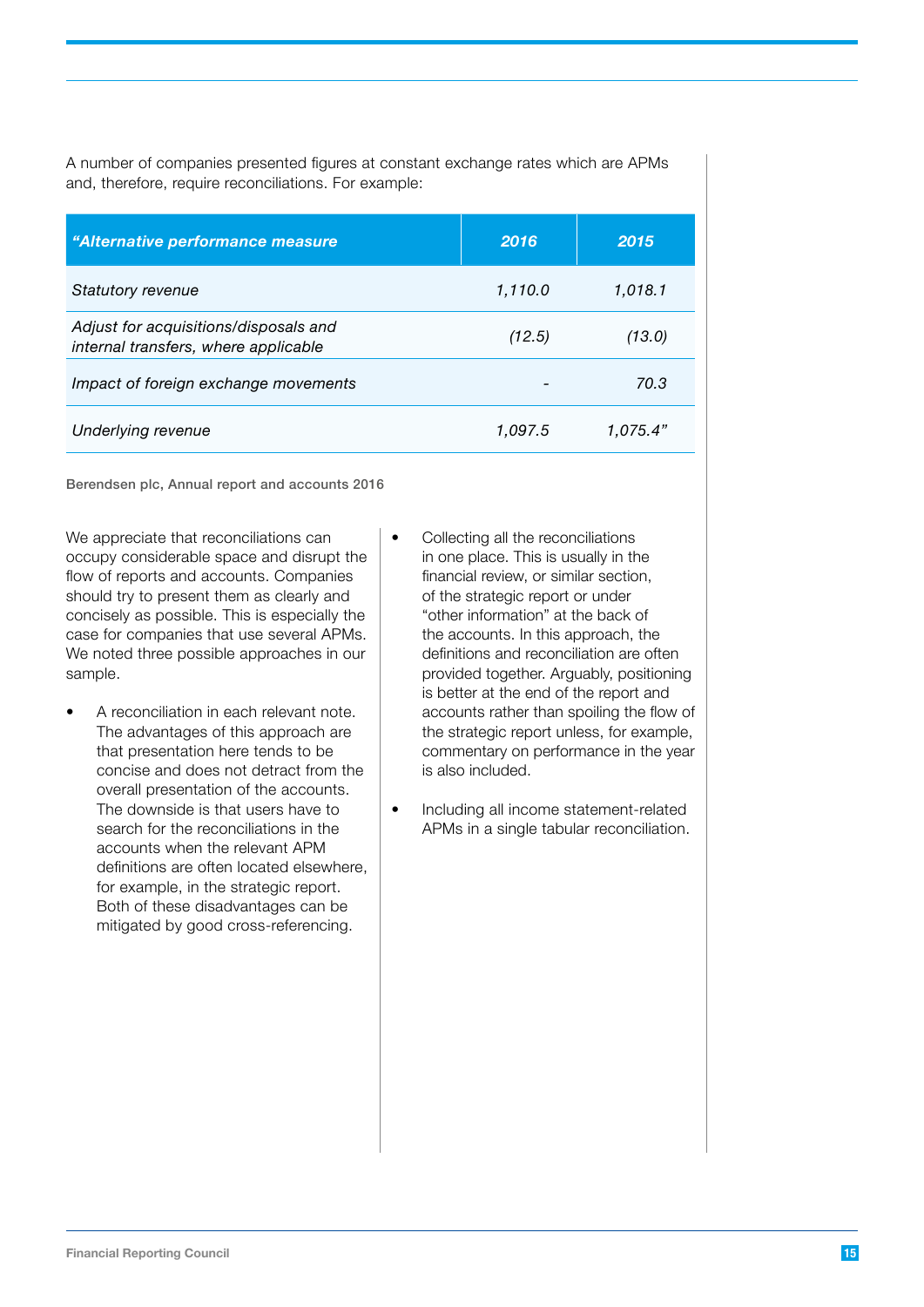<span id="page-15-0"></span>

| <b>Reconciliation of 2016 statutory results to performance measures</b> |                           |                                            |                            |                                              |                   |               |                                               |                          |                                 |
|-------------------------------------------------------------------------|---------------------------|--------------------------------------------|----------------------------|----------------------------------------------|-------------------|---------------|-----------------------------------------------|--------------------------|---------------------------------|
|                                                                         | 2016 statutory<br>results | costs<br>restructuring<br>Last<br>Build to | amortisation<br>Intangible | <i>increases.</i><br>(releases)<br>Provision | Gains on disposal | Results of ES | Rail<br>$\omega$<br>Germany<br><b>Results</b> | Other                    | performance<br>measures<br>2016 |
|                                                                         | £m                        | £m                                         | £m                         | £m                                           | £m                | £m            | £m                                            | £m                       | £m                              |
| Group revenue (statutory)                                               | 6,923                     |                                            |                            |                                              |                   | (3)           | (138)                                         | $\overline{\phantom{a}}$ | 6,782                           |
| Group operating profit/(loss)                                           | (41)                      | 14                                         | 9                          | 31                                           | (8)               | 6             | (1)                                           | 2                        | 12                              |

Extract Balfour Beatty, Annual report and accounts 2016

#### **4.5 Prominence**

The FRC expects APMs to be disclosed with no greater prominence than measures directly stemming from the financial statements.

The Guidelines state that APMs should not be displayed with more prominence, emphasis or authority than measures directly stemming from the financial statements. For the purposes of the earlier exercise, we took the view that, if an APM appeared as a line item in the IFRS income statement, then, as the measure directly stemmed from the statements, prominence was not an issue.

For the present exercise, we have taken the opportunity to refine our expectations regarding prominence. We are now taking the position that prominence is not an issue if the APM appears in the IFRS column of a multi-column income statement. If the APM does not fulfil that criterion, then we would expect a corresponding measure which does fulfil the criterion to be presented alongside, with equal prominence. For 13 (65%) of the companies in our sample, either the APM presented appeared in the IFRS column or a corresponding measure that did was shown with at least equal prominence.

Where APMs appeared as line items in the income statement, we assessed whether the narrative in the strategic report dealt with all significant items in that statement. This was the case for all the reports in the sample with one possible exception. Here, the narrative appeared in the financial statements themselves so that it was not clear whether or not this narrative formed part of the strategic report.

Where APMs did not appear as line items, all of the sample began by showing both APMs and IFRS amounts. Trading was then usually discussed in terms of APMs before concluding with a discussion of other items in the IFRS income statement. However, two of the seven companies did not discuss all significant reconciling items between the APMs presented and the corresponding IFRS amounts. An issue was also noted with those parts of the narrative which did not focus solely on financial measures, for example, the chairman's statement or chief executive's review. We would emphasise that equal prominence applies each time an APM is presented.

In summary, most of the reports in the sample gave equal prominence to APMs and IFRS measures but this was more of an issue in some parts of the report and accounts than others.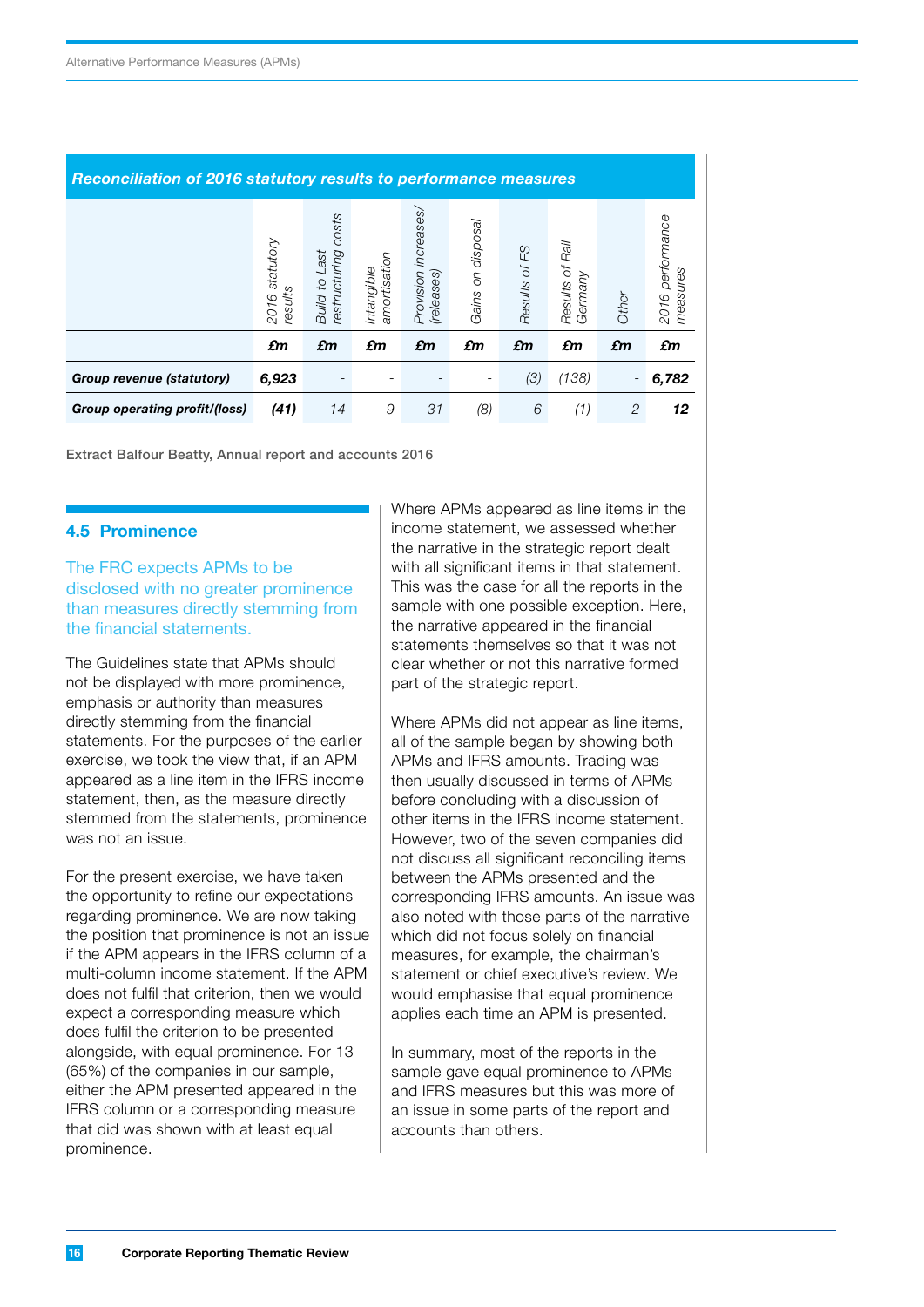#### <span id="page-16-0"></span>**4.6 Other observations**

#### **Comparatives**

The FRC expects that the definitions and bases of calculation of APMs should be consistent over time. Readers of the accounts should be informed of any changes and told why they result in reliable and more relevant information.

All companies in the sample provided comparatives for each APM and provided reconciliations for those comparatives as required by the Guidelines, at least where reconciliations were provided for the current year amounts.

No company in the sample had changed any definitions of their APMs, so that compliance with the Guidelines regarding such changes could not be considered.

However, we did see some changes in labels. Changes in label, that is the term used to describe the APM, are not addressed in the Guidelines. However, we believe that it is consistent with their spirit, as well as being helpful for users, that companies identify and explain such changes.

#### **Other**

We also looked at references to APMs in other areas of the report and accounts. 55% of the sample referred to APMs in their audit committee reports, while 20% of the audit reports did so. An accounting policy was given by 20% of the sample.

Issues regarding APMs were cited as a significant judgement or estimate in 40% of cases. These generally related to the determination of which items to exclude from the adjusted measure of profit, for example:

*• "Management exercises judgement in determining the adjustments to apply to IFRS measurements in order to derive APMs which provide additional useful information on the underlying trends, performance and position of the Group.* 

*This assessment covers the nature of the item, cause of occurrence and the scale of impact of that item on reported performance."*

Tesco PLC, Annual report and accounts 2017

#### **4.7 Improvements in year**

All but one of the companies in the sample had made at least minor changes to their selection, presentation or explanation of APMs from the previous year. The most common change seen was in the level of explanation given for the use of APMs.

One company that changed relatively little had already achieved quite good compliance with the Guidelines in its 2015 annual report and therefore little further change was necessary in order to comply. In this context, it should be remembered that the Guidelines were published in 2015 so that companies could adopt them early. In addition, the Guidelines codified existing best practice.

The most common improvement was new or more meaningful explanations (80% of the sample), followed by changes giving a more even balance between APMs and IFRS measures (50%) and either new or clearer reconciliations (40%).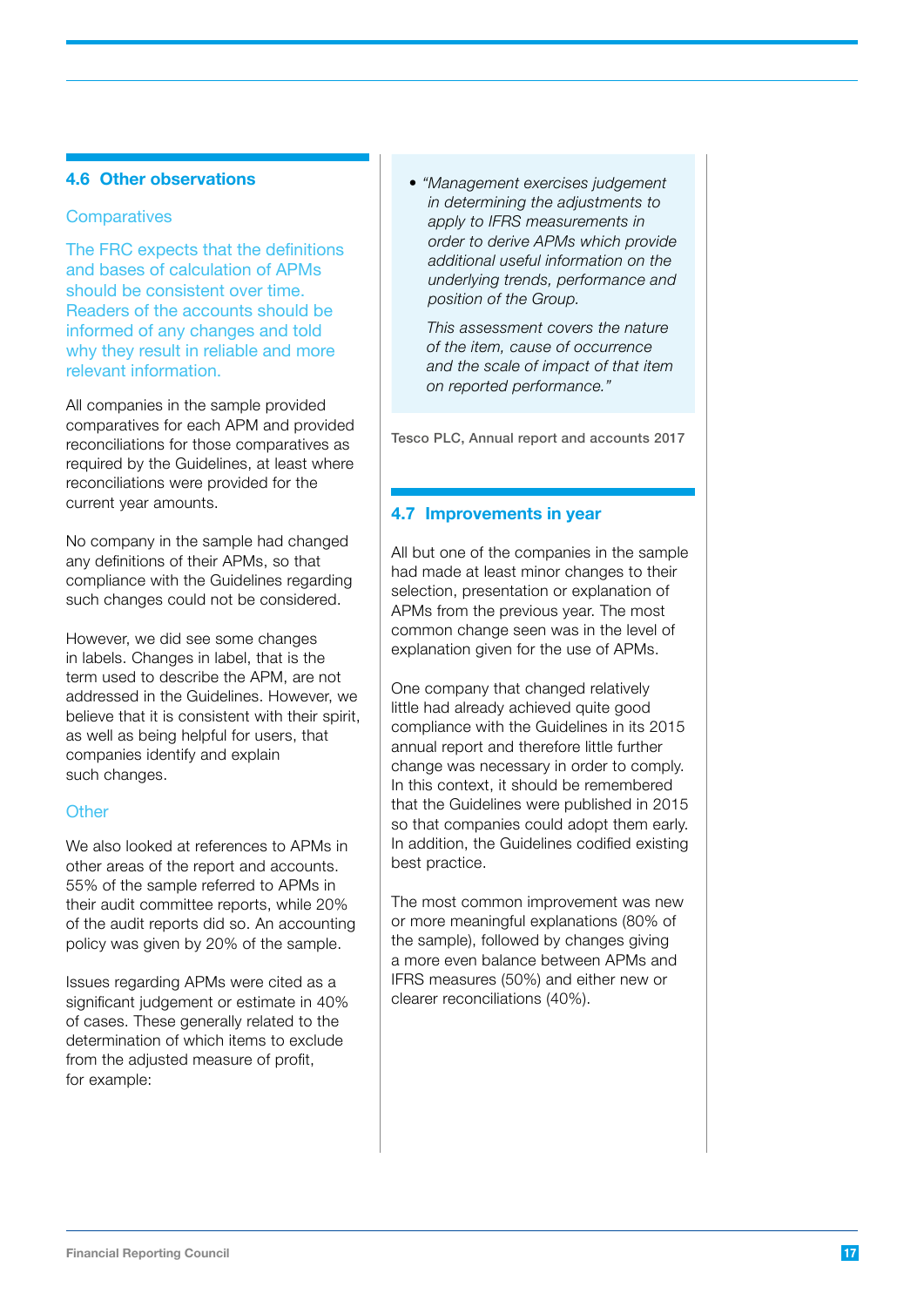### <span id="page-17-0"></span>**5 PRINCIPAL FINDINGS – ADJUSTED MEASURES OF PROFIT**

As in the 2016 review, we considered how adjusted measures of profit were defined, how they were disclosed and how they differed from the corresponding IFRS measure.

#### **5.1 Measures used**

All companies in the sample used an adjusted measure of profit.

As we found in our previous review, a variety of terms were used to refer to the adjusted measure of profit. The great majority of companies used some variation of either adjusted (10 companies – 50%) or underlying (seven companies – 35%). Of the remaining three:

- One, a property company, used an industry specific measure.
- One referred to operating profit.
- One used the term "reported", which was a cause for concern, given the potential for misunderstanding.

The proportion of accounts where the adjusted measure appeared as a line item in the income statement was rather higher than we found in the last study, being 65% compared to 50%. A measure was taken to be a line item provided it appeared on the face of the income statement but not necessarily in the column showing the results as determined under IFRS.

For 16 of the accounts in the sample (80%), the adjusted measure was either defined in the first 2-3 pages of the report or a cross-reference provided to where the definition might be found. Where the definition excluded exceptional or similar items, that definition would also usually have had to be consulted to obtain a complete picture of the adjusted measure.

#### **Adjusted measure of profit – terms used**





**18 Corporate Reporting Thematic Review**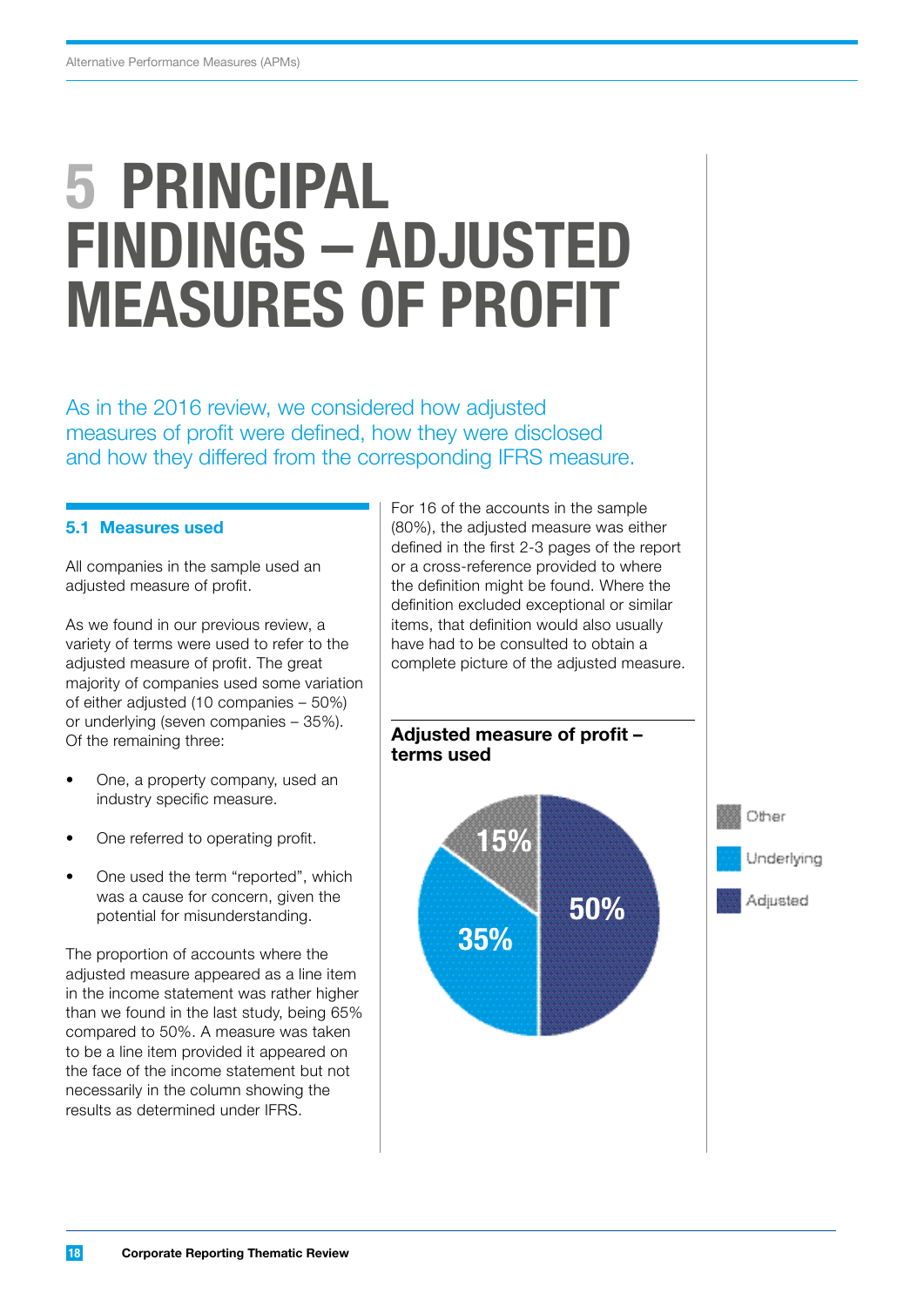In all cases, at least one item was excluded in arriving at the adjusted measure. In all but three cases, at least five items were excluded, while nine companies excluded more than six. The most common exclusions were:

|                                                         | <b>Number</b> | $\%$ |
|---------------------------------------------------------|---------------|------|
| Amortisation of acquired intangibles                    | 16            | 80   |
| Restructuring charges                                   | 17            | 85   |
| Fair value movements on non-hedge accounted derivatives | 7             | 35   |
| Profit or loss on disposal of investments or businesses | 16            | 80   |
| Impairment charges                                      | 11            | 55   |
| Major pension items, e.g. gains arising on curtailments | 6             | 30   |
| Acquisition and integration costs                       | 8             | 40   |

This list is longer than in the previous thematic review, possibly because items such as impairment charges may be more likely to be recorded in full year accounts rather than at the interim stage. Sharebased payments has come off the list as only three companies in the sample adjusted for this item. We welcome this finding given the observation we made in the last review that it was not clear to us why share-based payment charges should be excluded as they appear to be a valid cost of the business and relieve companies of an alternative cash expense.

Worthy of note amongst other exclusions, and in line with findings on our regular reviews, are adjustments to contingent consideration and significant costs associated with major legal actions.

In all but three cases (15%), the adjusted measure of profit was higher than the IFRS equivalent. The range of differences was considerable, from 72% below the IFRS equivalent to more than 300% above.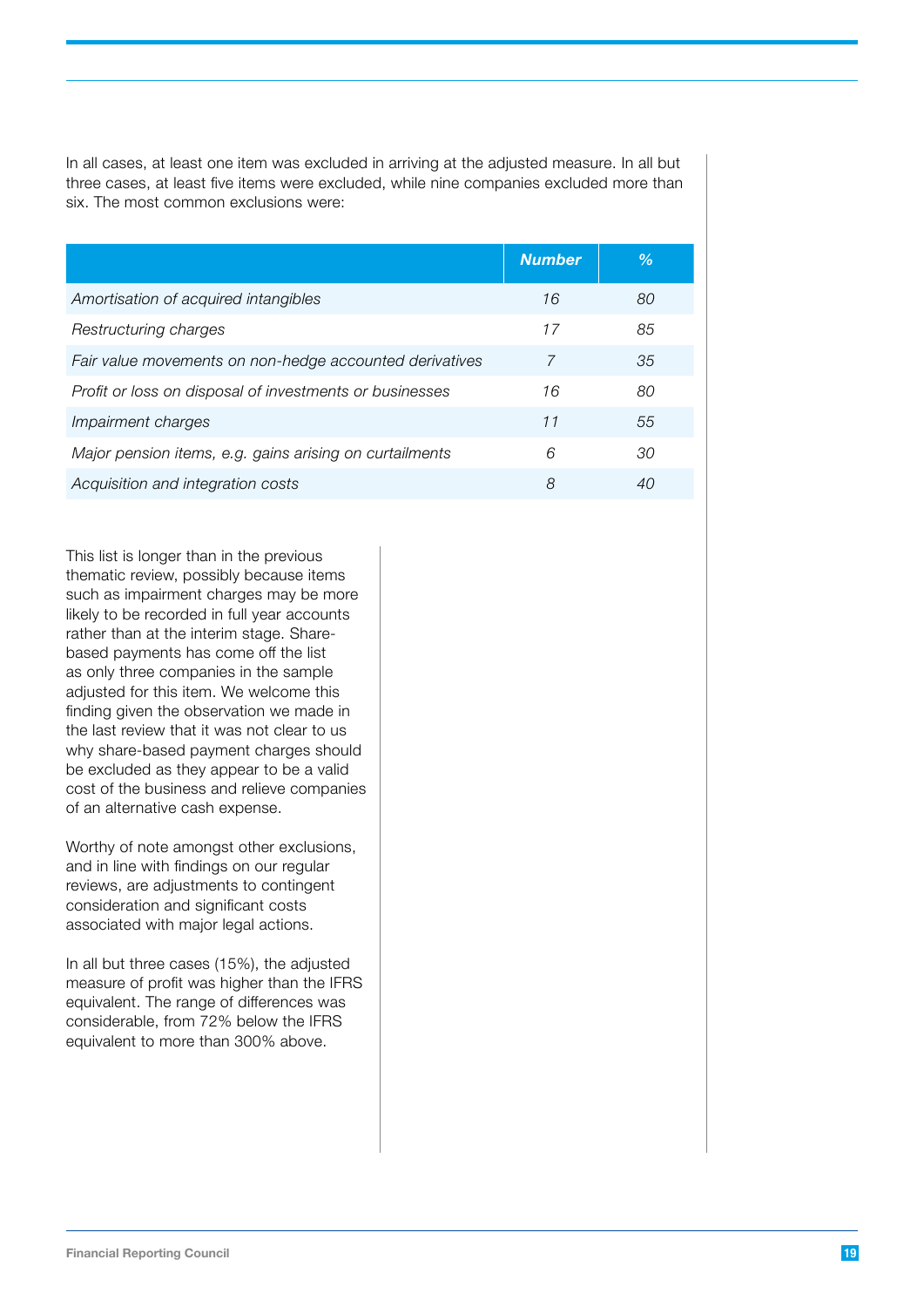#### <span id="page-19-0"></span>**5.2 Explanations**

#### The FRC expects companies to explain why individual items have been excluded from the adjusted measure of profit.

We examined the accounts in the sample to identify whether reasons were given for specific exclusions over and above the reasons given for the use of APMs discussed above. Explanations for excluding restructuring costs are examined in the next section.

Eight companies in the sample advanced explanations supporting the exclusion of amortisation of acquired intangibles. While we did not find any of the explanations persuasive, we note the prevalence of this particular adjustment and the widely expressed view that users themselves habitually disregard this cost. We observe, however, that the original expenditure which is being amortised contributed to the profits now being generated by the enlarged business. It appears to us, therefore, that there is a significant lack of symmetry in its exclusion. As a consequence, the quality of explanation here is particularly important.

The following two examples illustrate some of the issues which arise in this area.

We have challenged companies where the acquired intangibles are of a type which the company purchased itself in the normal course of business, for example, software licences. In such cases, we have seen companies exclude either all software amortisation or just the amortisation of the software acquired in business combinations from the adjusted measure of profit. Either approach appears to unduly benefit the adjusted measure by removing a necessary and ongoing cost of doing business.

In one case, a pharmaceutical company developed some products itself while acquiring others through its purchase of other companies. In the first instance, some 90% of research and development costs were required to be expensed as incurred while, in the second, the company was required to capitalise the value of the acquired products. The company argued that it should exclude amortisation of the acquired products to properly compare the performance of the products in its portfolio. Whilst we accepted the company's presentation, we did so only on the basis that the company gave an undertaking to disclose a full explanation of its approach in its next report and accounts.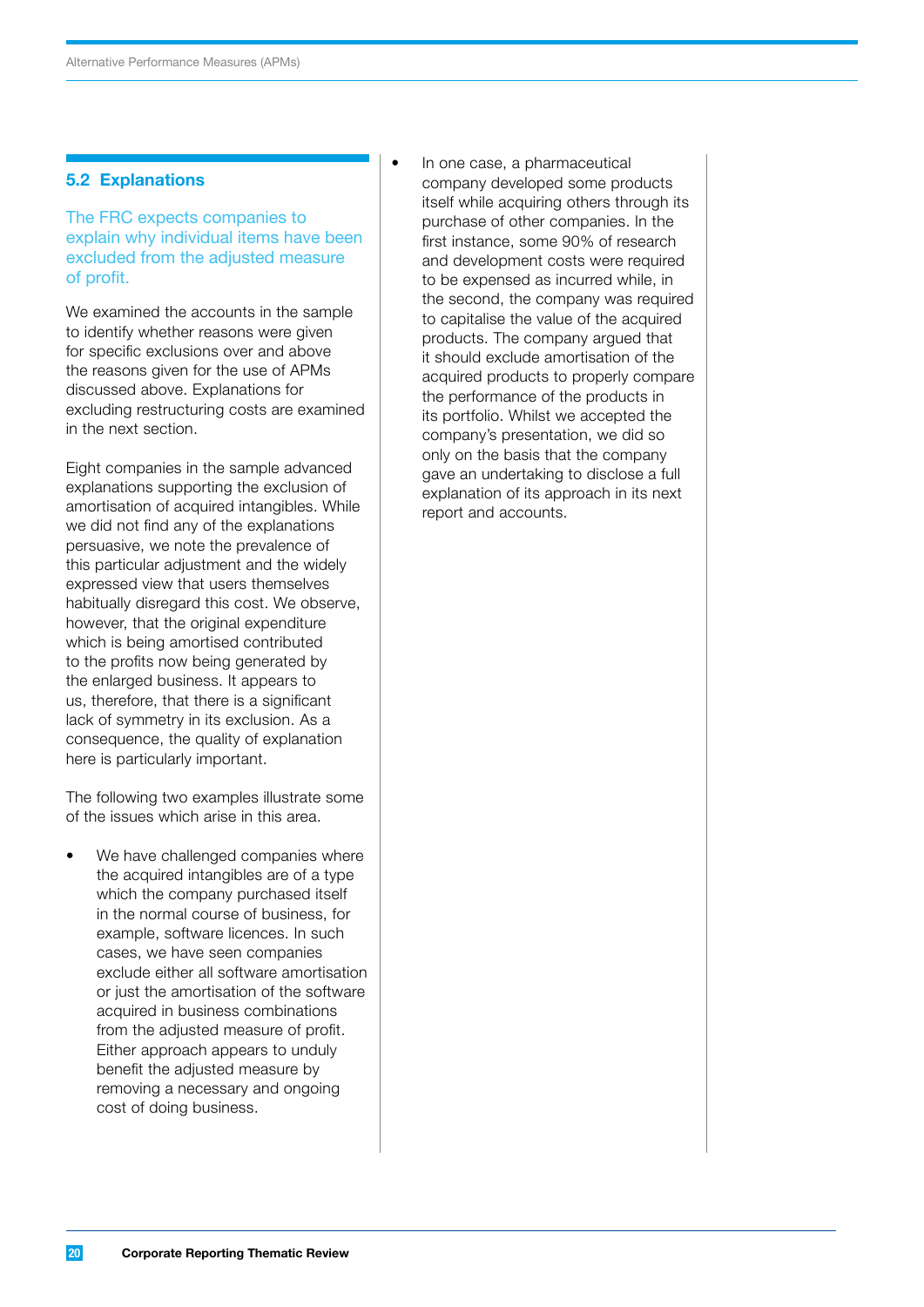#### <span id="page-20-0"></span>**5.3 Restructuring costs**

The FRC expects companies to explain why, and to what extent, restructuring costs have been excluded from the adjusted measure of profit.

We examined the quality of the explanations for restructuring costs in view of a number of factors:

- As already noted above, the Guidelines state that items should not be mislabelled as "non-recurring, infrequent or unusual. For example items that affected past periods and will affect future periods will rarely be considered as non-recurring, infrequent or unusual (such as restructuring costs or impairment losses)".
- The degree of judgement which often appears to be involved.
- The practice of distinguishing those costs that should be stripped out of the adjusted measure of profit and those that should be left in as they form part of the underlying trading of the business.

17 of the companies in the sample adjusted for at least some restructuring costs. 12 of the 17 companies (71%) included some variation on non-recurring, unusual or infrequent in their definitions or explanations for restructuring costs. Two companies justified this by only adjusting for major, multi-year restructuring programmes with a known budget. Others distinguished between types of restructuring costs, for example such costs:

• "relate to the restructuring of the Group's portfolio which are incremental to normal operations" • "are as a result of a number of significant restructuring projects across the Group"

•

- "are excluded from adjusted operating profit where they represent fundamental changes in individual operations around the Group"
- "arise from Group-wide initiatives to reduce the ongoing cost base and improve efficiency in the business"
- "arose in relation to the restructuring programme resulting from the Strategy Review"
- arose from initiatives which "are substantial in scope and impact and do not form part of recurring operational or management activities that the directors would consider part of our underlying performance".

As already noted in section 4.2, there will often be an issue where common activities such as restructuring are identified as nonrecurring or similar. This is much less the case where the restructuring concerned is identified as a major, well-defined business transformation with set borders, possibly spreading across more than one year. Where this is the case, we would expect such a programme to be referenced in each year affected. From our regular reviews, we know that this is not always the case.

The position is more questionable where there is a succession of such programmes such that there is a restructuring charge to be adjusted for in all, or almost all, years.

Where exclusions are not based on an identification as non-recurring, there is still a question as to whether the excluded costs are genuinely not part of the underlying business. Here, the quality of explanation presented by the company is key.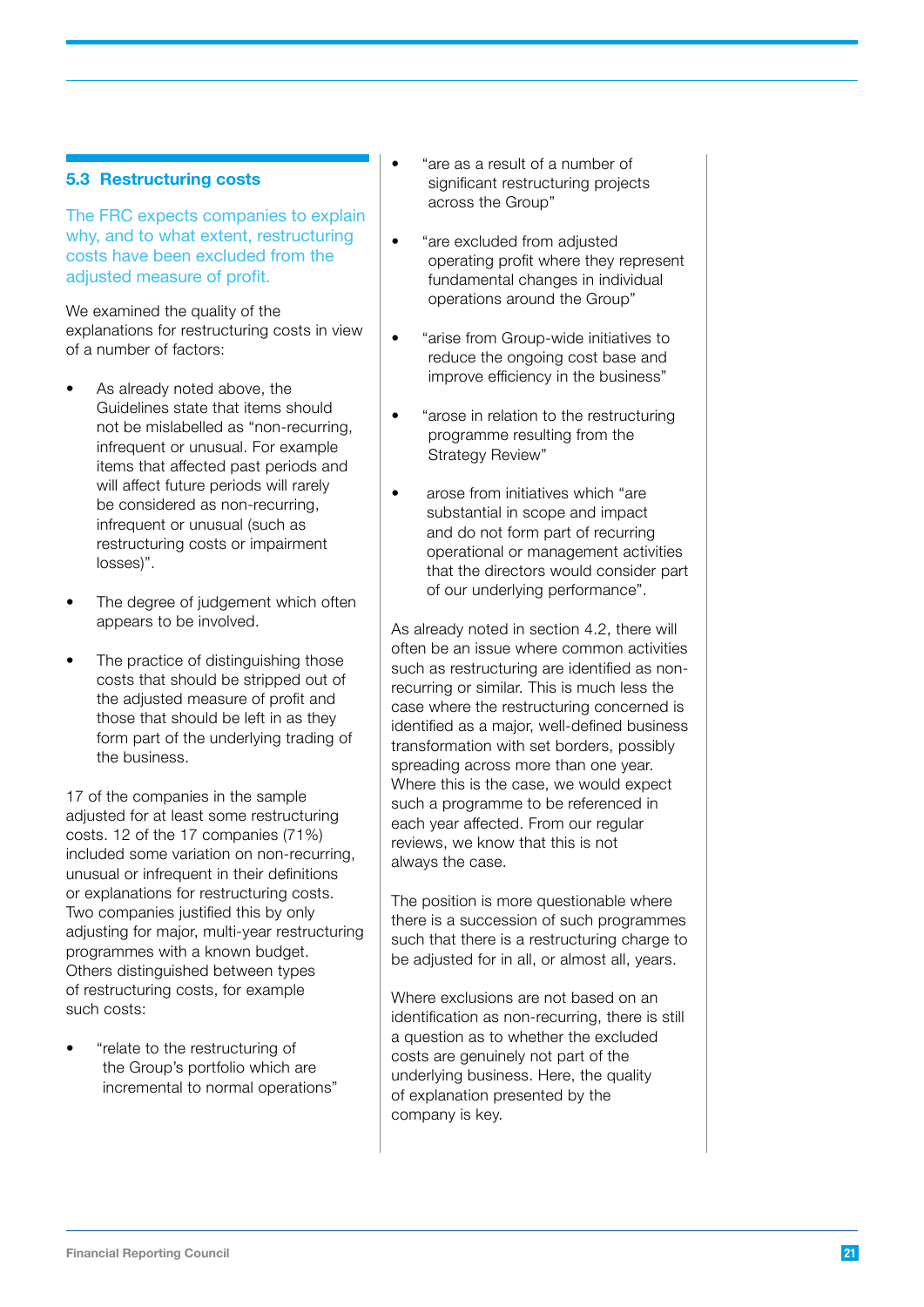## <span id="page-21-0"></span>**6 NEXT STEPS**

This report sets out the findings from CRR's thematic review of APMs. Overall, we were very pleased to see the level of improvements made by most of the companies in our sample. However, we will continue to question companies where: